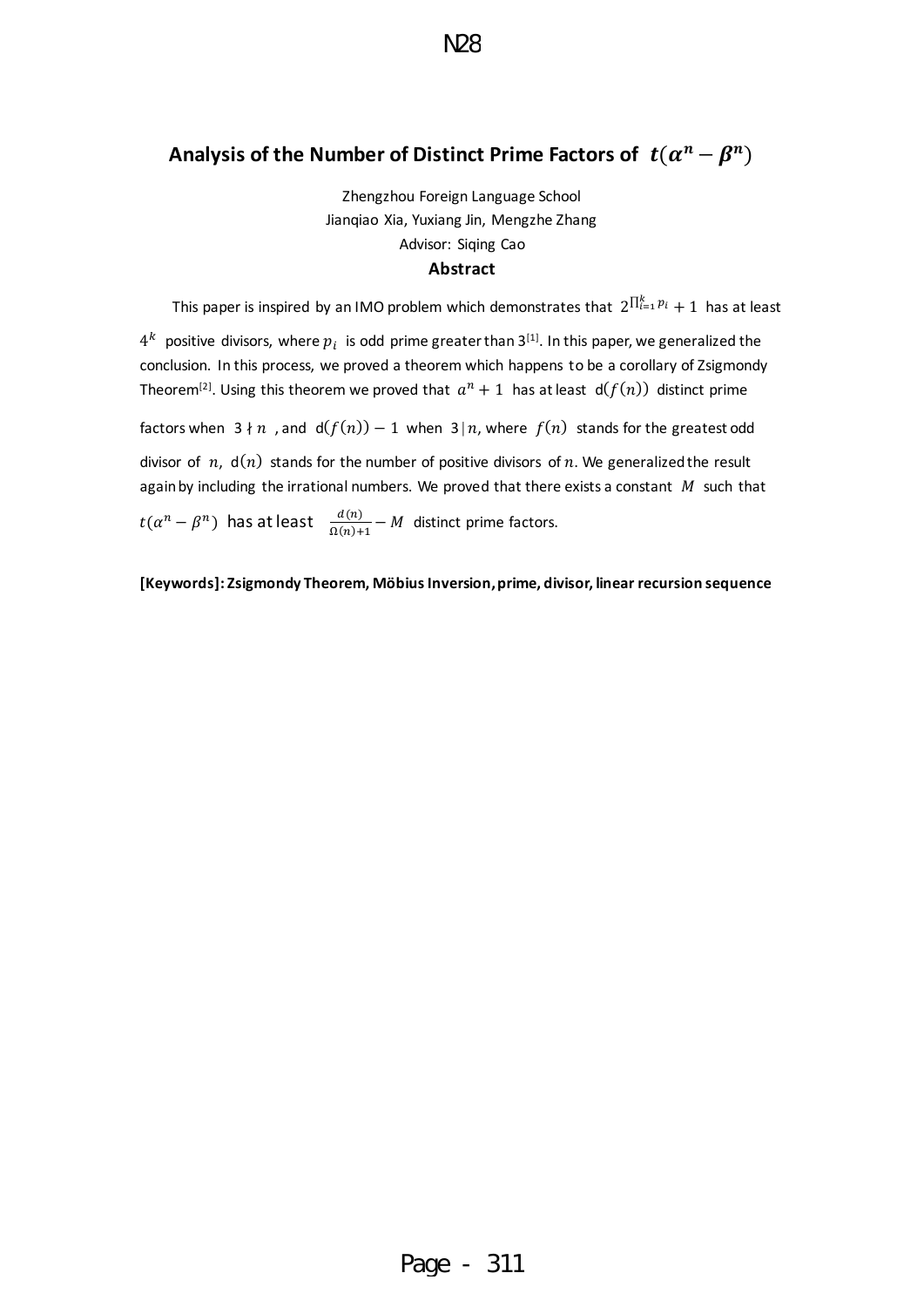# **CONTENTS**

| SECTION THREE: THE SECOND CONCLUSION AND A SPECIAL CASE OF THE DIRICHLET'S THEOREM  11 |  |
|----------------------------------------------------------------------------------------|--|
|                                                                                        |  |
|                                                                                        |  |
|                                                                                        |  |
|                                                                                        |  |
|                                                                                        |  |
|                                                                                        |  |
|                                                                                        |  |
|                                                                                        |  |
|                                                                                        |  |
|                                                                                        |  |
|                                                                                        |  |
|                                                                                        |  |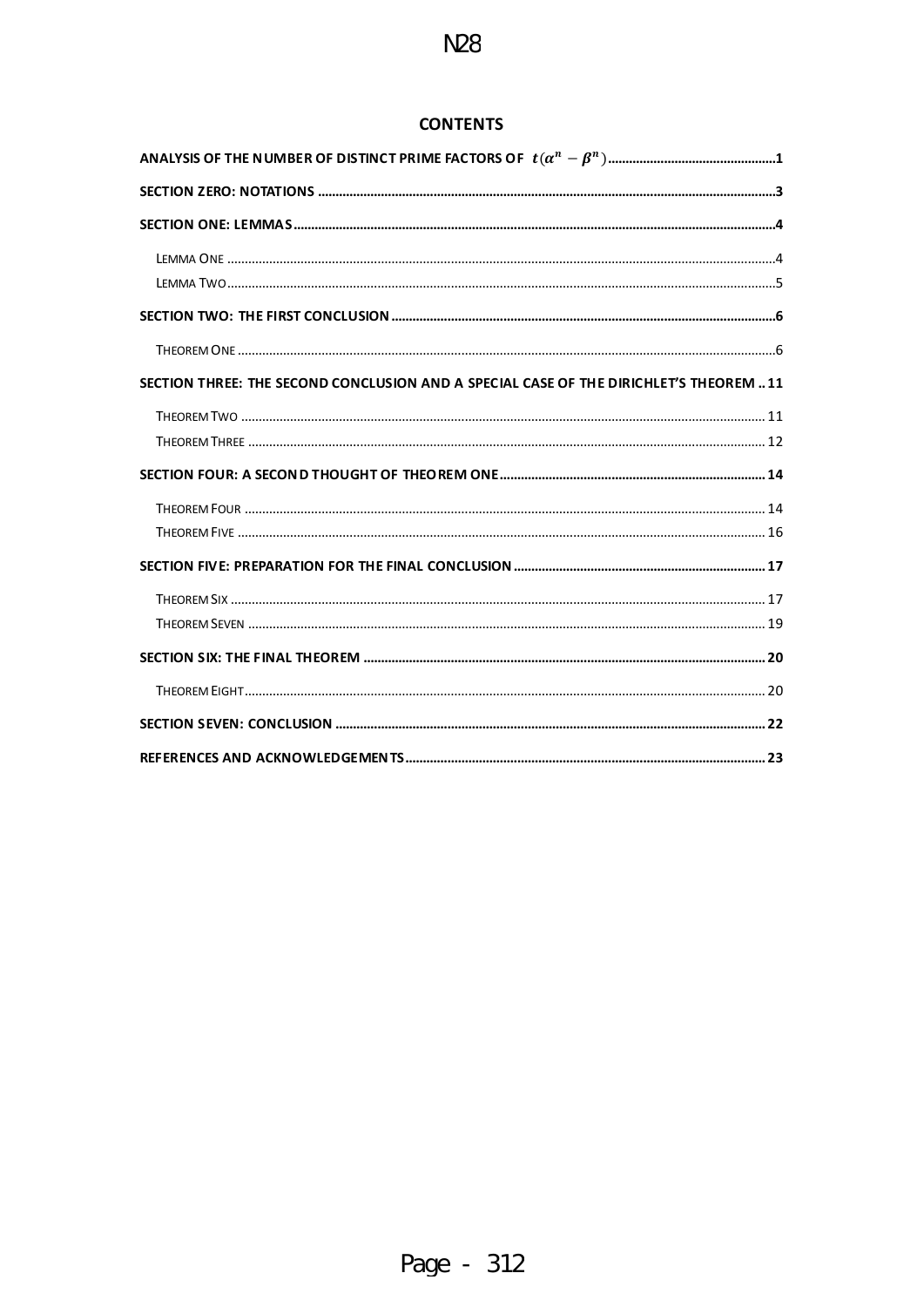## <span id="page-2-0"></span>**Section Zero: Notations**

In this paper, we used the following notations. We have listed their definitions in the following chart will use them directly in our paper.

| f(n)                  | The greatest odd divisor of $n$ .                                                                     |
|-----------------------|-------------------------------------------------------------------------------------------------------|
| d(n)                  | The number of distinct positive factors of $n$ .                                                      |
| $p_i$                 | Prime number.                                                                                         |
| (a,b)                 | The greatest common divisor of $a$ and $b$ .                                                          |
| $a \nmid b$           | b can not be divided by $a$ .                                                                         |
| $a \mid b$            | b can be divided by $a$ .                                                                             |
| $a^n \parallel b$     | $a^n \mid b$ while $a^{n+1} \nmid b$ .                                                                |
| [a, b]                | The least common multiple of $a$ and $b$ .                                                            |
| $\binom{a}{b}$        | $\frac{a!}{b!(a-b)!}$                                                                                 |
| $a \equiv b \pmod{p}$ | $a$ and $b$ have the same residue modulo $p$ .                                                        |
| $p_a$                 | The product of $p_1$ , $p_2$ , $p_3$ , $p_k$ .                                                        |
| $\sum^k p_a$          | The sum of $p_1$ , $p_2$ , $p_3$ , $p_k$ .                                                            |
| Е                     | Exist.                                                                                                |
| A                     | For all.                                                                                              |
| $\varphi(n)$          | Euler's function. It stands for the number of positive integers co-prime to<br>and smaller than $n$ . |
| $N_{+}$               | The set of all positive integers.                                                                     |
|                       | Möbius function. $\mu(n) = 1$ if n is a square-free positive integer with                             |
| $\mu(n)$              | an even number of prime factors. $\mu(n) = -1$ if n is a square-free                                  |
|                       | positive integer with an odd number of prime factors. $\mu(n) = 0$ if n has                           |
|                       | a squared prime factor.                                                                               |
| $\Omega(n)$           | The number of prime factors of $n$ (the number of repetition counts).                                 |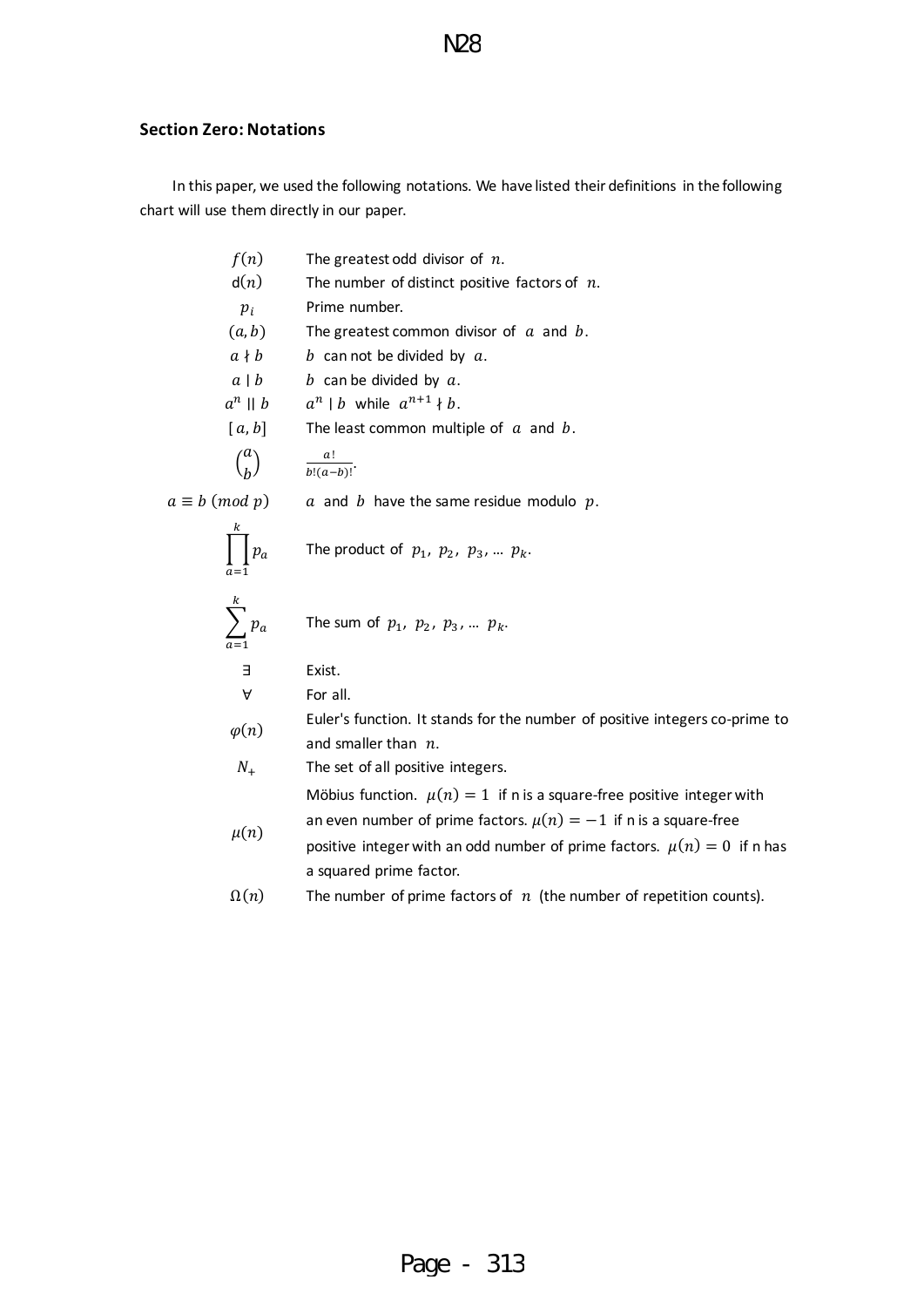#### <span id="page-3-0"></span>**Section One: Lemmas**

In order to prove our conclusion, we first need two pertinent lemmas. Following are our proofs. The first lemma is a conclusion often found in mathematical competitions<sup>[3]</sup> while the second is our corollary.

### <span id="page-3-1"></span>Lemma One

Let  $a \ge 2$ ,  $p$  be an odd prime,  $a, \alpha, \beta, n \in N_+$ ,  $n$  is an odd integer, assume  $|p^{\alpha}| \mid a+1$ ,  $|p^{\beta}| \mid$  $n$ , then

$$
p^{\alpha+\beta} \parallel a^n + 1. \tag{1.1.1}
$$

#### **Proof:**

Since  $p^{\alpha}$  ||  $a + 1$ , let  $a = kp^{\alpha} - 1$ ,  $(k, p) = 1$ , then

$$
a^{n} + 1 = (kp^{\alpha} - 1)^{n} + 1 = \sum_{i=1}^{n} (-1)^{n-i} {n \choose i} k^{i} p^{\alpha i}.
$$
 (1.1.2)

Our main idea is to prove that among the sum of  $n$  items above, the index of  $p$  in the first item is smaller than that in any other item. Since then, the index of first item decides the index of the whole.

For  $i = 1$ ,  $p^{\alpha+\beta} \mid |(-1)^{n-1}nkp^{\alpha}$ . For  $i \geq 2$ , we are familiar that

$$
\binom{n}{i} = \frac{n}{i} \binom{n-1}{i-1}.
$$
\n(1.1.3)

Let  $p^{\gamma}$  || i, then

$$
p^{\beta-\gamma} \mid \frac{n}{i} \binom{n-1}{i-1} = \binom{n}{i}.
$$
 (1.1.4)

Notice that here  $\beta - \gamma$  is not necessary to be positive, but this won't interfere with our proof. Therefore the index of  $p$  in  $(-1)^{n-i}\binom{n}{i}$  $\sum_{i=1}^{n} k^i p^{\alpha i}$  is at least  $\alpha i + \beta - \gamma$ . We shall prove that it is greater than  $\alpha + \beta$ , which is the index of first item.

Since  $|p^{\gamma}|$  || i, we know that i is very large, specifically we have

$$
i \ge p^{\gamma} \ge 3^{\gamma} = (1+2)^{\gamma} \ge 1 + 2\gamma. \tag{1.1.5}
$$

If  $\gamma \neq 0$ , then

$$
\alpha i + \beta - \gamma = \alpha + \beta + (\alpha(i - 1) - \gamma) \ge \alpha + \beta + \gamma(2\alpha - 1) \ge \alpha + \beta + 1. \tag{1.1.6}
$$

If  $\gamma = 0$ , then

$$
\alpha i + \beta - \gamma \ge 2\alpha + \beta \ge \alpha + \beta + 1. \tag{1.1.7}
$$

Based on what have been argued above, we have

$$
p^{\alpha+\beta} \parallel \sum_{i=1}^{n} (-1)^{n-i} \binom{n}{i} k^i p^{\alpha i} = a^n + 1. \tag{1.1.8}
$$

# Page - 314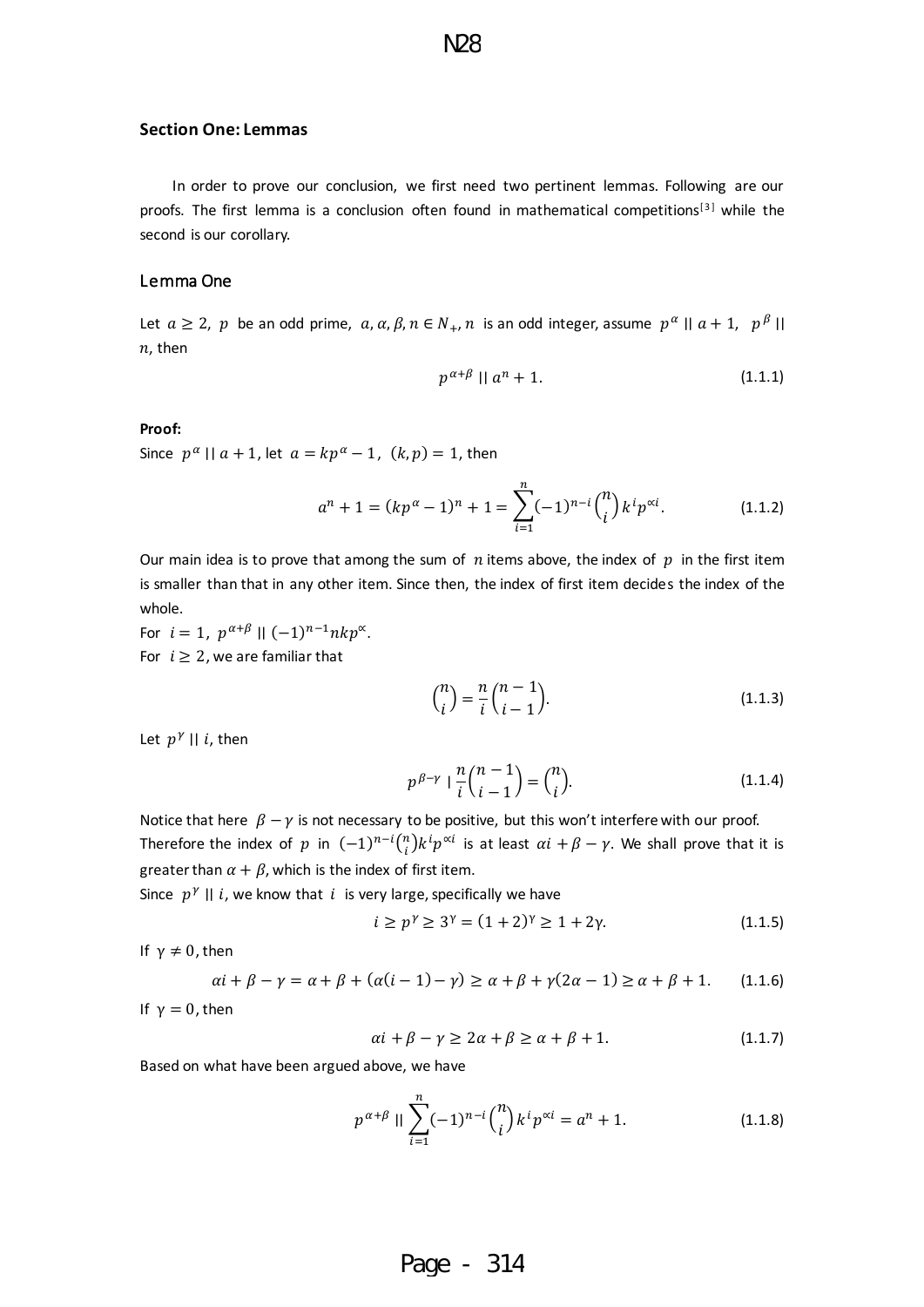### <span id="page-4-0"></span>Lemma Two

Let  $a \ge 2$ , p is an odd prime,  $a \in N_+$ , then  $a^p + 1$  must have a prime divisor that does not divide  $a + 1$ , unless  $a = 2$ ,  $p = 3$ .

N28

#### **Proof:**

First we can prove that  $a^p + 1 \ge p(a + 1)$ , and  $a^p + 1 = p(a + 1)$  if and only if  $a = 2$ ,  $p = 3$ . This fact looks trivial at first, but it is important to deal with details clearly. In fact, since  $p$  is an odd prime,  $p \geq 3$ .

Then

$$
a^{p} + 1 \ge (1 + (a - 1))^{p} + 1
$$
  
 
$$
\ge 2 + {p \choose 1}(a - 1) + {p \choose 2}(a - 1)^{2} + (a - 1)^{p}.
$$
 (1.2.1)

Because *a* ≥ 2, we have *a* − 1 ≥ 1,  $(a-1)^2 \ge 1$ ,  $(a-1)^p \ge 1$ . Therefore

$$
a^{p} + 1 \ge 3 + p(a - 1) + \frac{p(p - 1)}{2} = p(a + 1) + \frac{(p - 2)(p - 3)}{2}.
$$
 (1.2.2)

When  $p = 3$ ,  $\frac{(p-2)(p-3)}{2}$  $\frac{2p(2p-3)}{2}$  = 0. We also have  $a^p + 1 = p(a+1)$ , if and only if  $a = 2$ .

When  $p > 3$ ,  $\frac{(p-2)(p-3)}{2}$  $\frac{1(p-3)}{2} > 0$ .

Therefore, we proved our earlier conclusion.

Suppose lemma 2 is incorrect, then  $\forall q$  is prime,  $q | a^p + 1$ , we have  $q | a + 1$ .

Let  $q^{\alpha} \mid a+1, \alpha \in N_+.$ 

According to lemma 1,

If  $q \neq p$ ,  $q^{\alpha}$  ||  $a^p + 1$ .

$$
If q = p, q^{\alpha+1} || a^p + 1.
$$

Therefore, the index of prime  $q \neq p$  in  $a^p + 1$  is no more than that in  $a + 1$ , the index of p is no more than that in  $a + 1$ .

 $\therefore$   $a^p + 1 \leq p(a + 1)$ . This contradicts our earlier conclusion.

Therefore, the supposition is fallacious and lemma 2 is correct.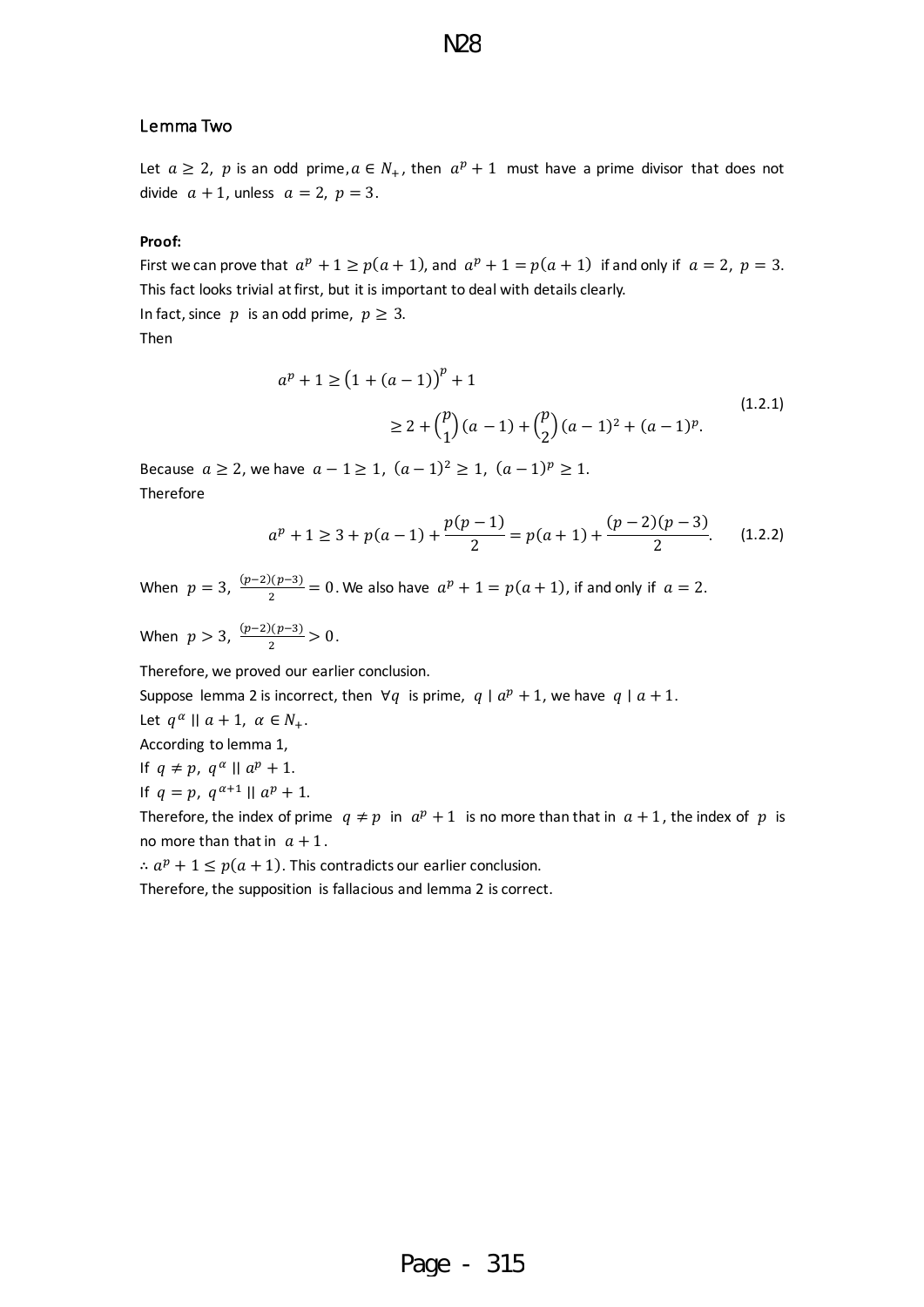#### <span id="page-5-0"></span>**Section Two: The First Conclusion**

Using the two preceding lemmas, we study the problem and guess that  $a^n + 1$  always has a "unique" prime factor. Hence, when  $n$  is odd, we could acquire many different prime factors considering  $a^n + 1$  has many ways to be factorized. However, only by considering  $2^3 + 1 = 3^2$ , we know that the guess is fallacious. Luckily, this is the only exception. Following is our proof.

#### <span id="page-5-1"></span>Theorem One

$$
\forall a \ge 2, n \ge 4 \text{ or } a \ge 3, n \ge 2, n \text{ is odd, there exists a prime } p \text{, such that}
$$
\n
$$
p \mid a^n + 1, \text{ and } \forall m < n, m \in N_+, p \nmid a^m + 1. \tag{2.1.1}
$$

#### **Proof:**

Suppose that the conclusion is fallacious. Then for every prime divisor  $p$  of  $a^n + 1$ , there exists  $m \in N_+$ ,  $m < n$ , such that  $p \mid a^m + 1$ .

We take the smallest  $m$  satisfying the above condition. We shall prove  $m \mid n$  first. It is a conclusion similar to that of the order, the proof is also similar. Just use the division algorithm and some idea from infinite descent.

If  $m \nmid n$ , let  $n = sm + r$ ,  $r, s \in N_+$ ,  $0 < r < m$ . Then

$$
0 \equiv a^{n} + 1 \equiv a^{sm+r} + 1 \equiv (a^{m})^{s} a^{r} + 1 \equiv (-1)^{s} a^{r} + 1 \pmod{p}.
$$
 (2.1.2)

When  $2 \nmid s, a^r \equiv 1 \pmod{p}$ , then

$$
0 \equiv a^{m} + 1 \equiv a^{m-r}a^{r} + 1 \equiv a^{m-r} + 1 \ (mod \ p), \tag{2.1.3}
$$

which means  $p | a^{m-r} + 1$ .

Since *m* is the smallest, we have  $m - r \ge m$ ,  $r \le 0$ .

This contradicts with  $0 < r < m$ .

If 2 | s, then  $0 \equiv a^r + 1 \pmod{p}$ .

Since *m* is the smallest,  $r \ge m$ .

This contradicts  $0 < r < m$ .

Based on what have been argued above,,  $m \mid n$ .

If *n* is prime, then for every prime factor  $p$  of  $a^n + 1$ , have there existed  $m < n$ ,  $p \mid a^m + 1$ should we have  $m \mid n$ .

Hence  $m = 1$ . From lemma 2 we know that theorem 1 is correct.

If  $n$  is composite, let the standard factorization of  $n$  be

$$
n = \prod_{i=1}^{k} p_i^{\alpha_i}.
$$
 (2.1.4)

Here  $k$  represents the number of distinct prime factors of  $n$ .

Let  $n_i = \frac{n}{n}$  $\frac{n}{p_i}$ ,  $(i = 1, 2, 3, ..., k).$ 

From our earlier arguments, we know that for any prime  $p | a^n + 1$ ,

 $\exists m \in N_+, m < n, m \mid n, p \mid a^m + 1.$ 

Hence, there exists integer i, such that  $m \mid n_i$ . For every prime factor  $q$  of  $a^{n_i} + 1$ Let  $q^{\alpha}$  ||  $a^{n_i} + 1$ ,  $\alpha \in N$ . According to lemma 1,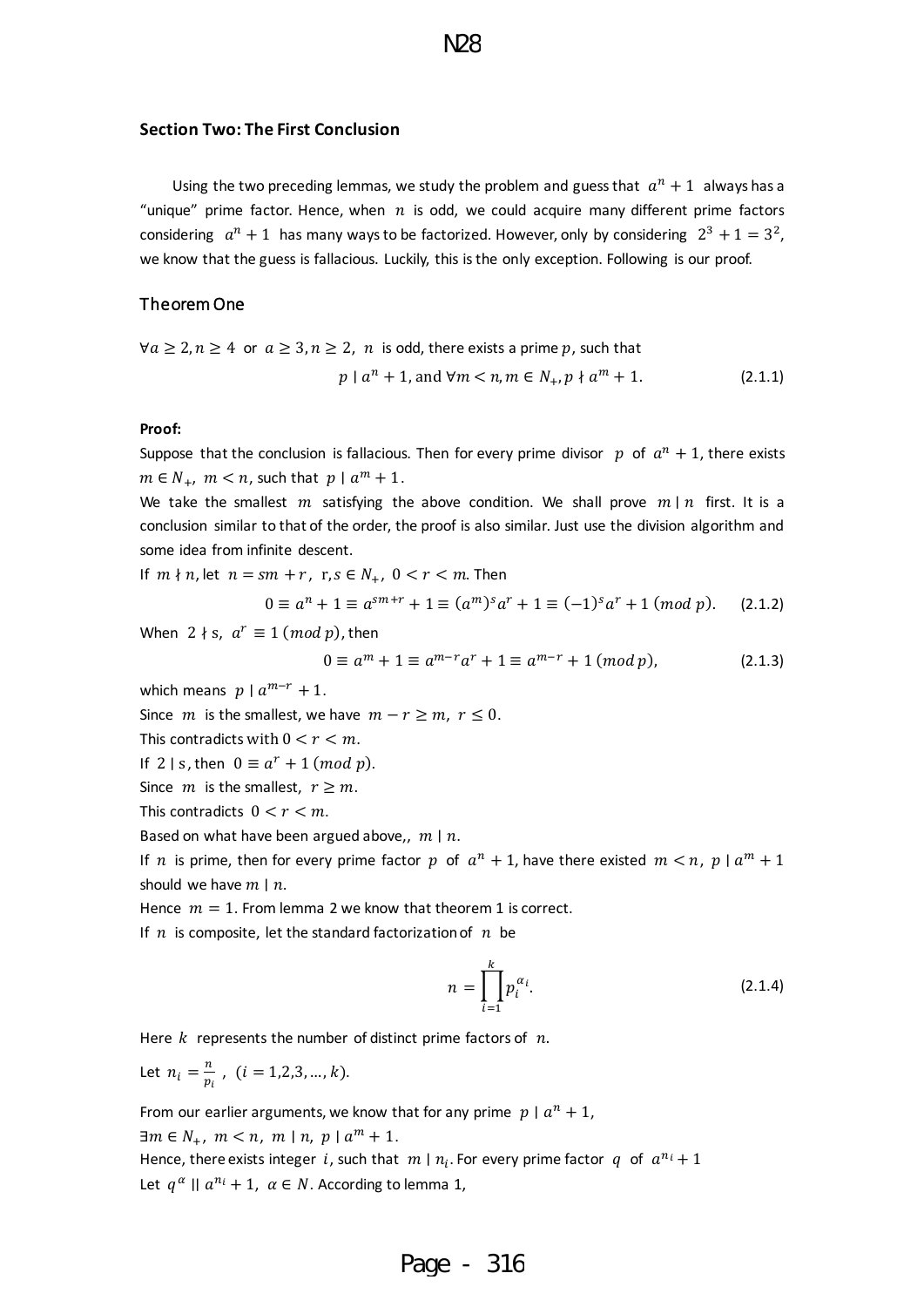When  $q = p_i$ ,  $q^{\alpha+1} \mid |a^n + 1|$ . When  $q \neq p_i$ ,  $q^{\alpha+1} \mid |a^n + 1|$ . Hence we have

$$
a^{n} + 1 \left[ a^{n_{1}} + 1, a^{n_{2}} + 1, \ldots, a^{n_{k}} + 1 \right] \prod_{i=1}^{k} p_{i}.
$$
 (2.1.5)

By observing the above divisibility, we find that (2.1.5) is not likely to be true. In fact, the right side is  $a^{\varphi(n)}$  approximately, whereas the left side is greater. Following are detailed analysis on the scale of each side, especially the right.

We want to prove

$$
a^{n} + 1 > [ a^{n_1} + 1, a^{n_2} + 1, ..., a^{n_k} + 1 ] \prod_{i=1}^{k} p_i,
$$
 (2.1.6)

which, in another word means

$$
a^{n} \geq [a^{n_1} + 1, a^{n_2} + 1, ..., a^{n_k} + 1] \prod_{i=1}^{k} p_i.
$$
 (2.1.7)

However, the least common multiple is not easy to estimate, so we shall use a conclusion to simplify the right side. That is when  $u$ ,  $v$  are odd, we have

$$
(au + 1, av + 1) = a(u,v) + 1.
$$
 (2.1.8)

We see that when  $u, v$  are odd, we have

$$
(au + 1, av + 1) | (a2u - 1, a2v - 1) = a2(v,u) - 1.
$$
 (2.1.9)

While

$$
(a^{(u,v)} - 1, a^u + 1) = (a^{(u,v)} - 1, a^u - 1 + 2) = (a^{(u,v)} - 1, 2).
$$
 (2.1.10)

Since we have

$$
a^{(u,v)} + 1 | a^u + 1, a^{(u,v)} + 1 | a^u + 1.
$$
 (2.1.11)

We could acquire

$$
a^{(u,v)} + 1 \mid (a^u + 1, a^v + 1). \tag{2.1.12}
$$

If a is even, then  $(a^{(u,v)} - 1, 2) = 1$ ,  $(a^u + 1, a^v + 1) = a^{(u,v)} + 1$ . If  $a$  is odd, then  $(a^{(u,v)} - 1,2) = 2$ , we can consider the index of 2 in  $a^u + 1$  and  $a^{(u,v)} +$ 1.

Let  $(u, v) = d$ ,  $u = ld$ , such that d is odd, therefore we have

$$
a^{u} + 1 = (a^{d} + 1) \sum_{s=0}^{l-1} a^{sd} (-1)^{s}.
$$
 (2.1.13)

We notice that this addition consists of an odd number  $(l)$  of odd numbers. Hence, the result is odd.

Therefore, the indexes of 2 in  $a^u + 1$  and  $a^{(u,v)} + 1$  are equal, and we still have

$$
(au + 1, av + 1) = a(u,v) + 1.
$$
 (2.1.14)

Then

Page - 317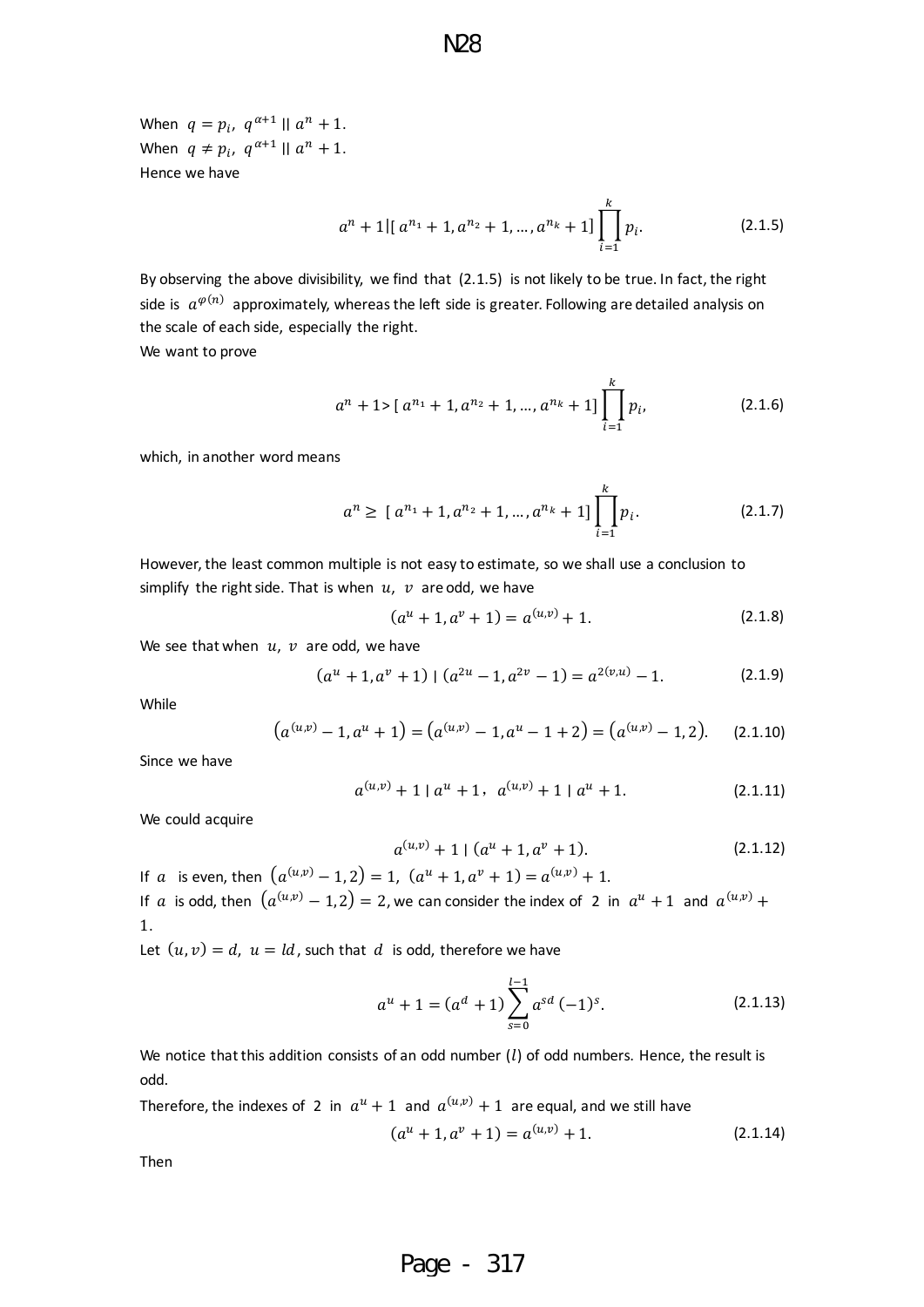N28

 $(a^{n_{i_1}}+1, a^{n_{i_2}}+1, ..., a^{n_{i_s}}+1) = a^{(n_{i_1}, n_{i_2}, ..., n_{i_s})}+1.$ Now we will use cross classification to represent the least common multiple:

$$
[a^{n_1} + 1, a^{n_2} + 1, ..., a^{n_k} + 1]
$$
  
= 
$$
\prod_{\substack{1 \le i_1 < i_2, ..., < i_t \le k \\ 1 \le t \le k}} (a^{n_{i_1}} + 1, a^{n_{i_2}} + 1, ..., a^{n_{i_t}}
$$
  
+ 1) <sup>(-1)</sup><sup>*t+1*</sup>  
= 
$$
\prod_{\substack{1 \le i_1 < i_2, ..., < i_t \le k \\ 1 \le t \le k}} (a^{(n_{i_1}, n_{i_2}, ..., n_{i_s})} + 1) {(-1)}^{t+1}.
$$
 (2.1.15)

Notice that for every positive integer  $m$ , we have

$$
a^{m} < a^{m} + 1 < a^{m} \left( 1 + \frac{1}{a} \right). \tag{2.1.16}
$$

Hence

$$
\prod_{\substack{1 \le i_1 < i_2, \dots, < i_t \le k \\ 1 \le t \le k}} (a^{(n_{i_1}, n_{i_2}, \dots, n_{i_s})} + 1)^{(-1)} \prod_{\substack{1 \le i_1 < i_2, \dots, < i_t \le k \\ 1 \le i_1 < i_2, \dots, < i_t \le k}} (a^{(n_{i_1}, n_{i_2}, \dots, n_{i_s})} + 1)^{(-1)} \prod_{\substack{1 \le i_1 < i_2, \dots, < i_t \le k \\ 1 \le t \le k \\ 1 \le t \le k}} \left( 1 + \frac{1}{a} \right). \tag{2.1.17}
$$

We shall now simplify our right side of this inequality.

The first product is a product some power of  $a$ . The power is

$$
\sum_{\substack{1 \le i_1 < i_2, \dots, < i_\ell \le k \\ 1 \le t \le k}} \left( n_{i_1}, n_{i_2}, \dots, n_{i_s} \right) \xrightarrow{(-1)}^{t+1} . \tag{2.1.18}
$$

Notice that

$$
(n_{i_1}, n_{i_2}, \dots, n_{i_s}) = \left(\frac{n}{p_{i_1}}, \frac{n}{p_{i_2}}, \dots, \frac{n}{p_{i_s}}\right) = \frac{n}{p_{i_1}p_{i_{2,\dots}}p_{i_s}}.
$$
(2.1.19)

So the power of  $a$  is

$$
\sum_{\substack{1 \le i_1 < i_2, \dots, < i_\ell \le k \\ 1 \le t \le k}} \left( \frac{n}{p_{i_1} p_{i_2 \dots} p_{i_s}} \right)^{(-1)^{t+1}} = n(1 - \prod_{i=1}^k (1 - \frac{1}{p_i}))
$$
\n
$$
= n - \varphi(n).
$$
\n(2.1.20)

The second product of the right side is

$$
\prod_{\substack{1 \le i_1 < i_2, \dots, < i_\ell \le k \\ 1 \le t \le k \\ t \text{ is odd}}} \left( 1 + \frac{1}{a} \right) = \left( 1 + \frac{1}{a} \right)^{\sum_{t \text{ is odd}} {k \choose t}}.
$$
\n(2.1.21)

Since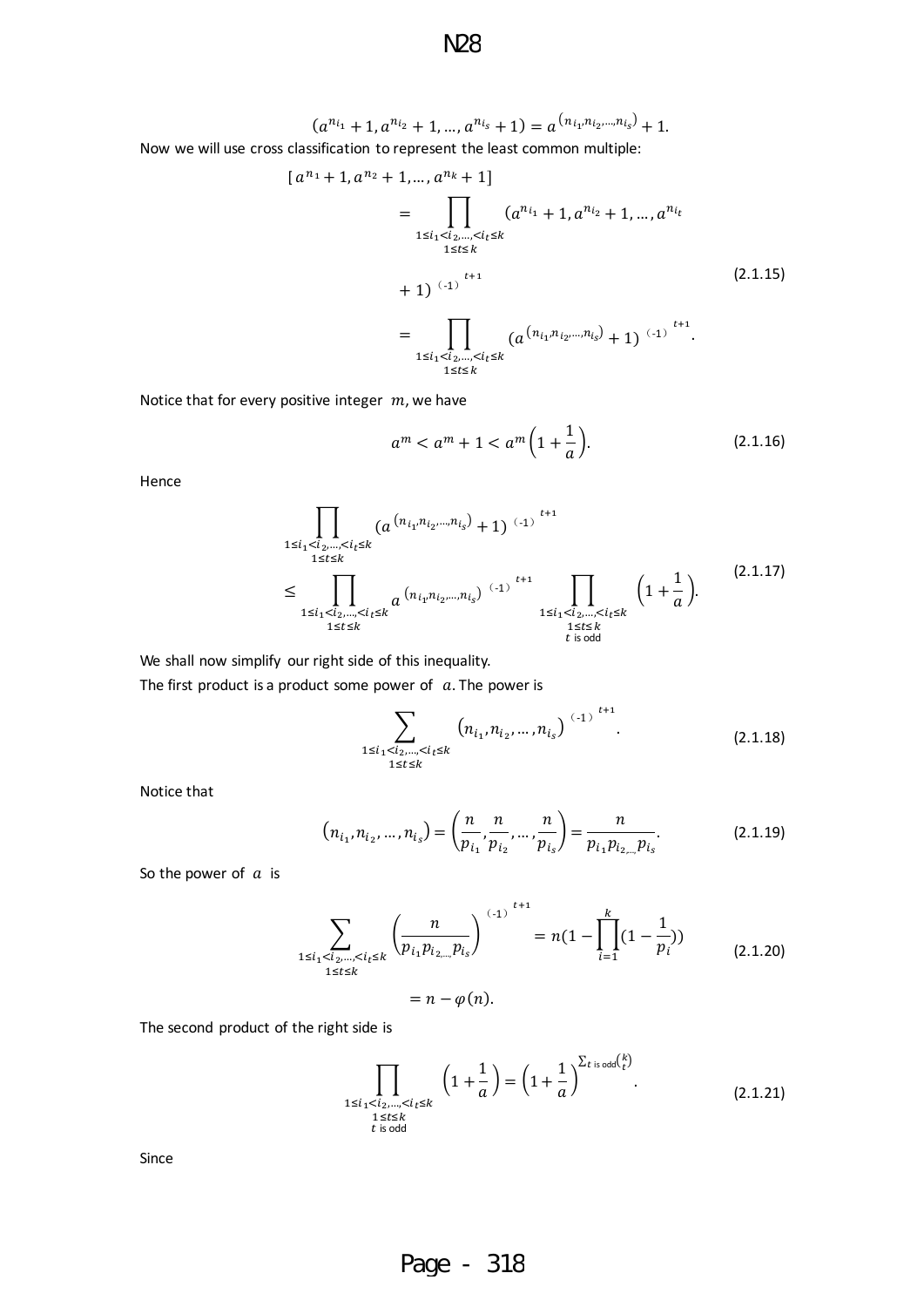$$
\sum_{t \text{ is odd}} {k \choose t} = \frac{\left(1 + (-1)\right)^k + (1 + 1)^k}{2} = 2^{k-1}.
$$
 (2.1.22)

The right side of (2.1.17) can be written as

$$
a^{n-\varphi(n)}\left(1+\frac{1}{a}\right)^{2^{k-1}}\prod_{i=1}^{k}p_{i}.
$$
 (2.1.23)

Now (2.1.7) is equivalent to

$$
a^{\varphi(n)} \ge \left(1 + \frac{1}{a}\right)^{2^{k-1}} \prod_{i=1}^{k} p_i.
$$
 (2.1.24)

From a direct sense, the above inequality is trivial, since in the left side, the power of  $\alpha$  is already  $\,\varphi(n)$ , which is approximately  $\, \prod_{i=1}^k p_i \,$  Following is detailed proof. Basically, we are trying to show how small  $\left(1+\frac{1}{a}\right)^{2^{k-1}}$ is.

First, we have

$$
\varphi(n) = n \prod_{i=1}^{k} \left( 1 - \frac{1}{p_i} \right) = \prod_{i=1}^{k} p_i^{\alpha_i} \left( 1 - \frac{1}{p_i} \right) \ge \prod_{i=1}^{k} \left( p_i - 1 \right) \ge 2^k. \tag{2.1.25}
$$

Therefore

$$
\frac{a^{\varphi(n)}}{\left(1+\frac{1}{a}\right)^{2^{k-1}}} \ge \left(\frac{a}{\sqrt{1+\frac{1}{a}}}\right)^{\varphi(n)} \ge \left(\frac{2\sqrt{6}}{3}\right)^{\varphi(n)} \ge \left(\frac{3}{2}\right)^{\varphi(n)}.\tag{2.1.26}
$$

In the above inequality, we used that  $\alpha$  is not less than 2 and  $\frac{a}{\sqrt{1+\frac{1}{a}}}$ increase monotonously.

Also, we have

$$
\left(\frac{3}{2}\right)^{\varphi(n)} \ge 1 + \frac{1}{2}\varphi(n) + \frac{1}{4}\varphi(n)^2 > \frac{1}{4}\varphi(n)^2.
$$
 (2.1.27)

Now we only need to prove

$$
\frac{1}{4}\varphi(n)^2 \ge \prod_{i=1}^k p_i.
$$
\n(2.1.28)

Since *n* is composite, we have  $k \ge 2$  or  $\alpha_1 \ge 2$ ,  $k = 1$ . First case:  $k \geq 2$ . At this time, we acquire

$$
\varphi(n)^2 \ge \prod_{i=1}^k (p_i - 1)^2.
$$
\n(2.1.29)

So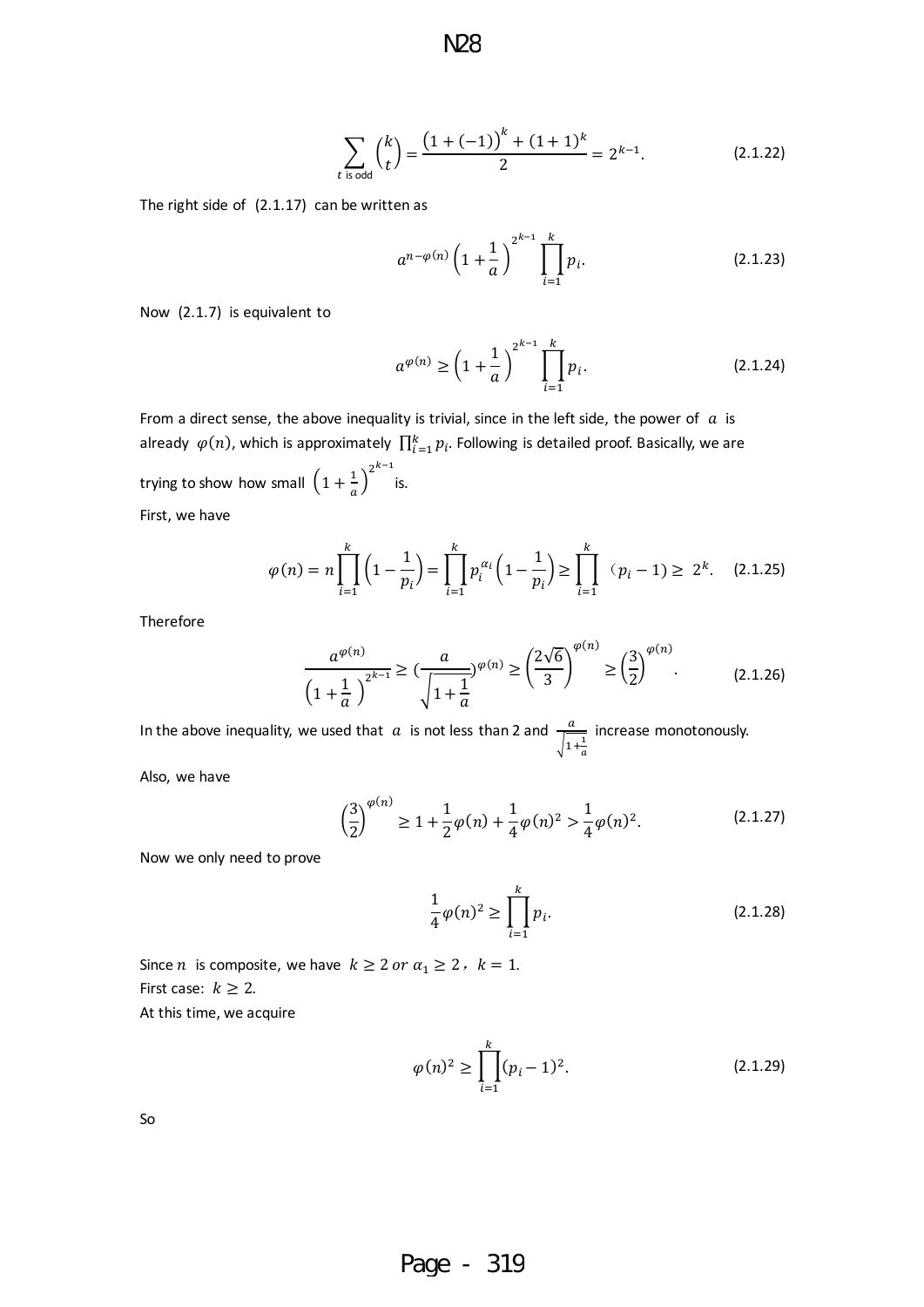$$
\frac{\varphi(n)^2}{\prod_{i=1}^k p_i} \ge \prod_{i=1}^k \frac{(p_i - 1)^2}{p_i} \ge \frac{(p_1 - 1)^2 (p_2 - 1)^2}{p_1 p_2} \ge \frac{(3 - 1)^2 (5 - 1)^2}{3 5}
$$
\n
$$
= \frac{64}{15}.
$$
\n(2.1.30)

Hence

$$
\frac{1}{4}\varphi(n)^2 \ge \frac{16}{15} \prod_{i=1}^k p_i > \prod_{i=1}^k p_i.
$$
\n(2.1.31)

Therefore

$$
a^{\varphi(n)} \ge \left(1 + \frac{1}{a}\right)^{2^{k-1}} \prod_{i=1}^{k} p_i.
$$
 (2.1.32)

Second case:  $\alpha_1 \geq 2$ ,  $k = 1$ . At this time, we acquire

$$
\frac{1}{4}\varphi(n)^2 \ge \frac{1}{4}p_1^2(p_1 - 1)^2 > p_1.
$$
\n(2.1.33)

So

$$
a^{\varphi(n)} \ge \left(1 + \frac{1}{a}\right)^{2^{k-1}} \prod_{i=1}^{k} p_i.
$$
 (2.1.34)

Above all, the inequality (2.1.7) holds, so (2.1.5) cannot be true. Contradiction! Hence our Theorem 1 is correct.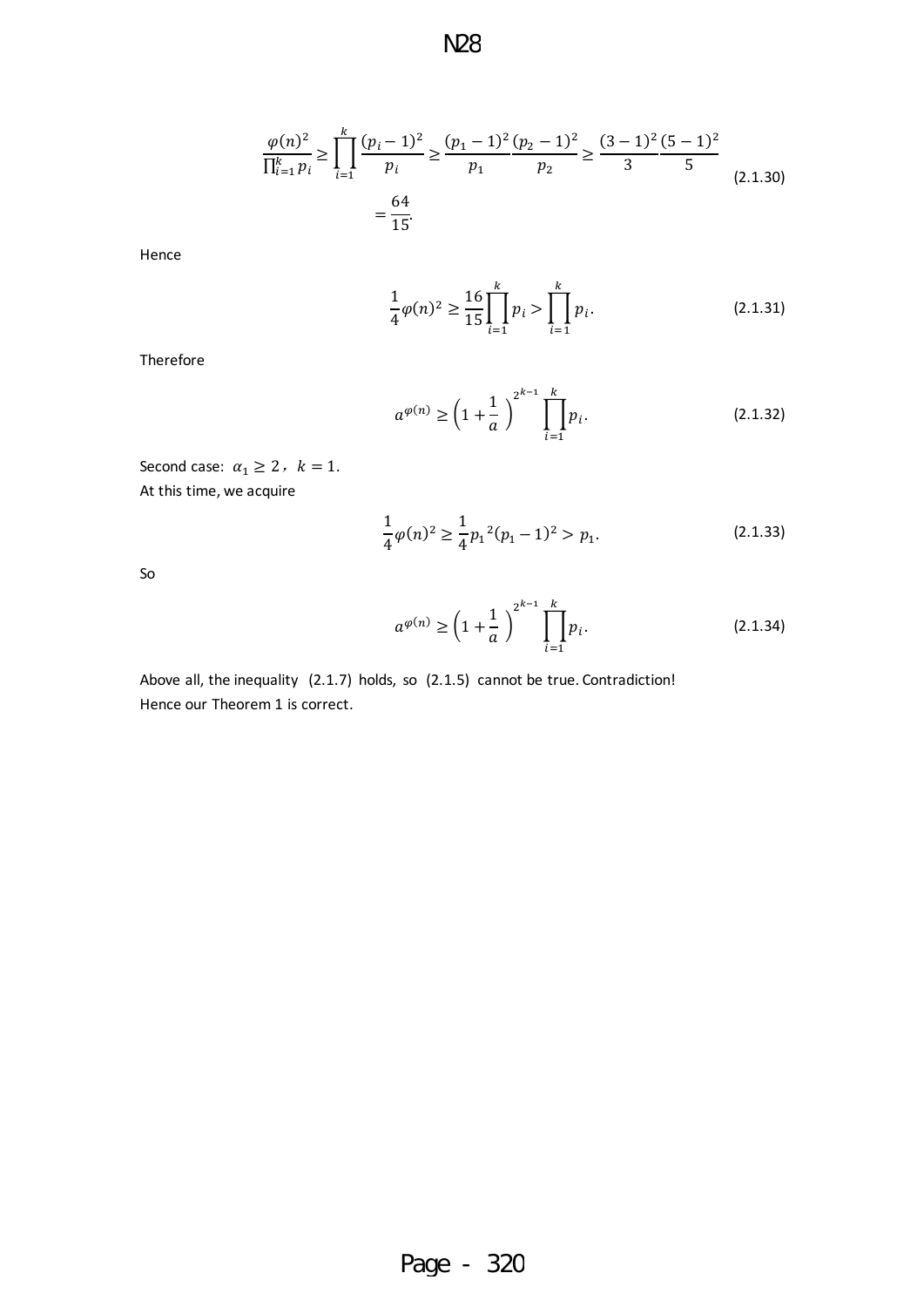### <span id="page-10-0"></span>**Section Three: The Second Conclusion and a Special Case of the Dirichlet's Theorem**

With the preceding theorem, we could easily acquire one of the conclusions of our thesis and give an estimation of the number of prime factors of  $a^n + 1$ . Meanwhile, we notice that theorem one can help us provide the proof of a special case of the Dirichlet's Theorem, the case when the first term is 1.

When  $n$  is even, let  $n = 2^k n_1$ , where  $n_1$  is the greatest odd factor of  $n$ . Then we have  $a^n + 1 =$  $(a^{2^k})^{n_1}+1$ . Therefore, we can convert this case to the case when  $n$  is odd. Therefore, in theorem 2 we only discuss the case when  $n$  is odd.

### <span id="page-10-1"></span>Theorem Two

Let  $a \ge 2$ , n be an odd positive number. Then when  $3 \nmid n$  or  $3 \nmid n$ ,  $a^n + 1$  has at least  $d(n) - 1$  or  $d(n)$  prime factors, respectively.

#### **Proof:**

For any divisor  $m$  of  $n ( m \neq 3)$ , from theorem 1 we know that there exists a prime p such that

$$
p \mid a^m + 1, \text{ and } \forall k \in N_+, k < m, p \nmid a^k + 1. \tag{3.1.1}
$$

Let  $p = p(m)$ . Since *n* is an odd positive number, we have

$$
a^m + 1 \mid a^n + 1. \tag{3.1.2}
$$

Hence, all  $p(m)$  divide  $a^n + 1$ .

Next we prove  $p(i) \neq p(j)$  (  $i \neq j$ ).

In fact, had there existed  $i \neq j$ , while i, j are both positive divisors of n, such that  $p(i) = p(j)$ , we could assume  $i < j$ .

From the definition of  $p(j)$ , we have

$$
\forall k \in N_+, k < j, p \nmid a^k + 1. \tag{3.1.3}
$$

However,  $p(i) = p(j)$ , from the definition of  $p(i)$ , we have

$$
p(i) | a^{i} + 1.
$$
 (3.1.4)

This is a contradiction.

Hence, when 3 $\mid n$ , we acquire  $d(n) - 1$  different prime factors. When  $3 \nmid n$ , we acquire  $d(n)$  different prime factors.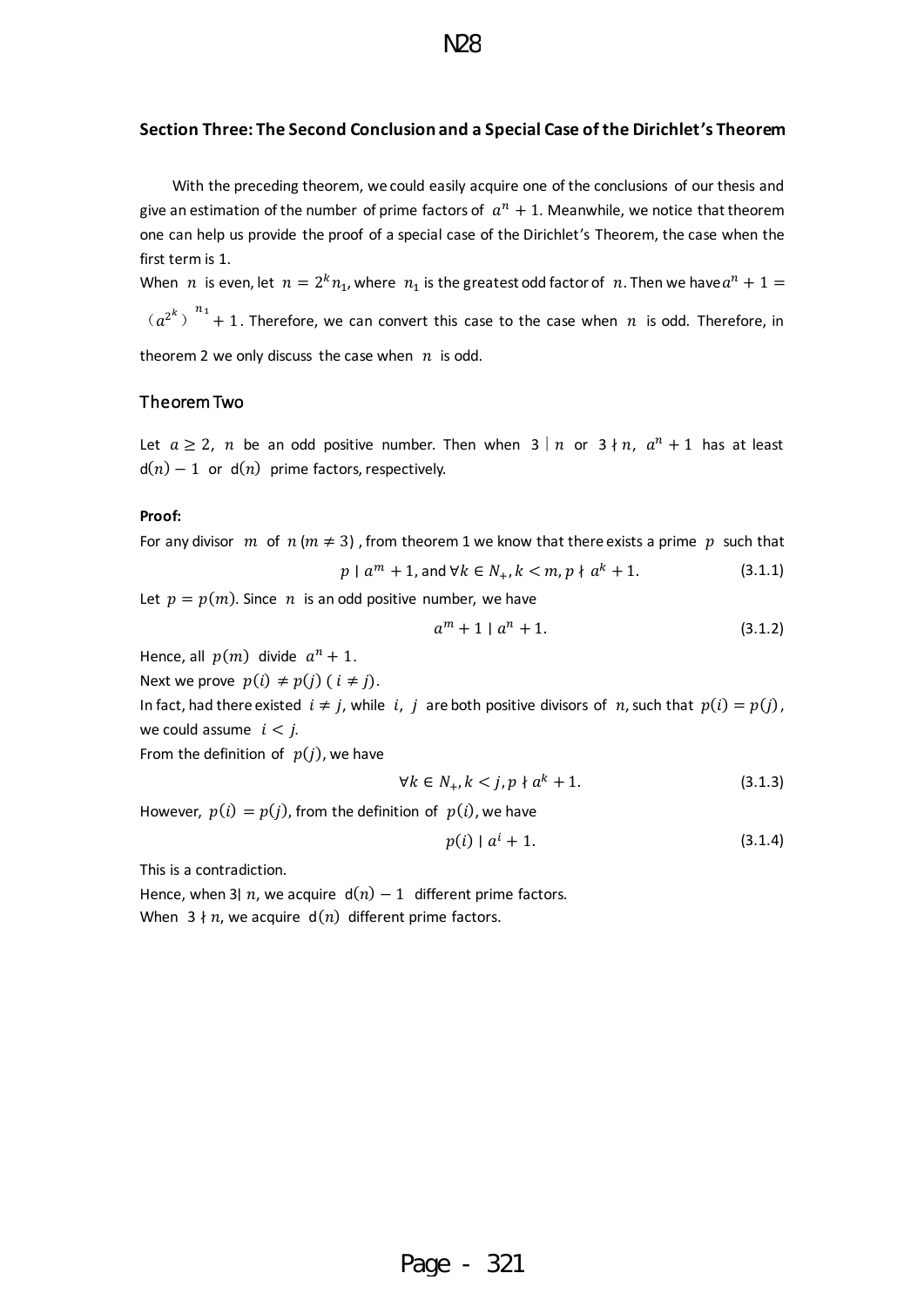#### <span id="page-11-0"></span>Theorem Three

Let  $n \in N_+$ , then the sequence  $\{tn+1\}_{t=1}^{\infty}$  includes an infinite number of prime terms.

#### **Proof:**

Let  $n = 2^k n_1$ , such that  $n_1$  is odd. Now we take  $\{a_k\}_{k=1}^{\infty}$  in that

$$
a_1 = 3^{2^k}, a_{m+1} = \left(\prod_{k=1}^m (a_k^{n_k} + 1)\right)^{2^k}.
$$
 (3.2.1)

We know then that  $a_1^{n_1} + 1$ ,  $a_2^{n_1} + 1$ ,  $a_3^{n_1} + 1$ , ... are all respectively co-prime. From Theorem 1, we know that

For any positive integer i, there exists a prime  $|p_i| | a_i^{n_1} + 1$ , such that

$$
\forall m < n, m \in N_+, p_i \nmid a_i^m + 1. \tag{3.2.2}
$$

From the definition of  $\{tn+1\}_{t=1}^{\infty}$ , we know that these exists  $b_i \in N_+$ , such that  $a_i = b_i^{2^k}$ .

Hence, we have  $p_i | a_i^{2n_1} - 1 = b_i^{2^{k+1}n_1} - 1$ .

Let the order of  $b_i$  modulo  $p_i$  be  $t: t$  is the smallest integer that satisfy

$$
p_i \mid b_i^t - 1. \tag{3.2.3}
$$

From the properties of order, we have

$$
t \mid 2^{k+1}n_1. \tag{3.2.4}
$$

Since we obviously also have  $p_i \nmid b_i^{2^kn_1} - 1$ , we have

$$
t \nmid 2^k n_1. \tag{3.2.5}
$$

Therefore

$$
2^{k+1} \parallel t. \tag{3.2.6}
$$

As a result, let  $t = 2^{k+1}n_{2}$ , such that

$$
n_2 \mid n_1. \tag{3.2.7}
$$

We also have  $b_i^t-1 = \left(b_i^{\tfrac{t}{2}}-1\right) \left(b_i^{\tfrac{t}{2}}+1\right)$ But since  $\frac{t}{2} < t$ , we have  $p_i \nmid b_i^{\frac{1}{2}}$ t  $\frac{2}{i}$  –1. Hence,  $p_i \mid b_i^2$ t  $\frac{2}{i} + 1 = b_i^{2^{k}n_2} + 1 = a_i^{n_2} + 1.$ According to (3.2.2),  $n_2 \ge n_1$ , but from (3.2.7),  $n_1 \ge n_2$ . Therefore,  $n_1 = n_2$ ,  $t = 2^{k+1}n_1 = 2n$ . According to the Fermat's Little Theorem, we know  $p_i | b_i^{p_i - 1} - 1.$  (3.2.8)

As a result,  $2n | p_i - 1, p_i \in \{tn + 1\}_{t=1}^{\infty}$ . Since  $a_1^{n_1}+1$ ,  $a_2^{n_1}+1$ ,  $a_3^{n_1}+1$ , ... are all respectively co-prime, we know that  $p_i$  ( $i=$ 1, 2, 3 … ) are all different.

Hence, we have found an infinite number of prime terms in  $\{tn+1\}_{t=1}^{\infty}$ , and the proof is

# Page - 322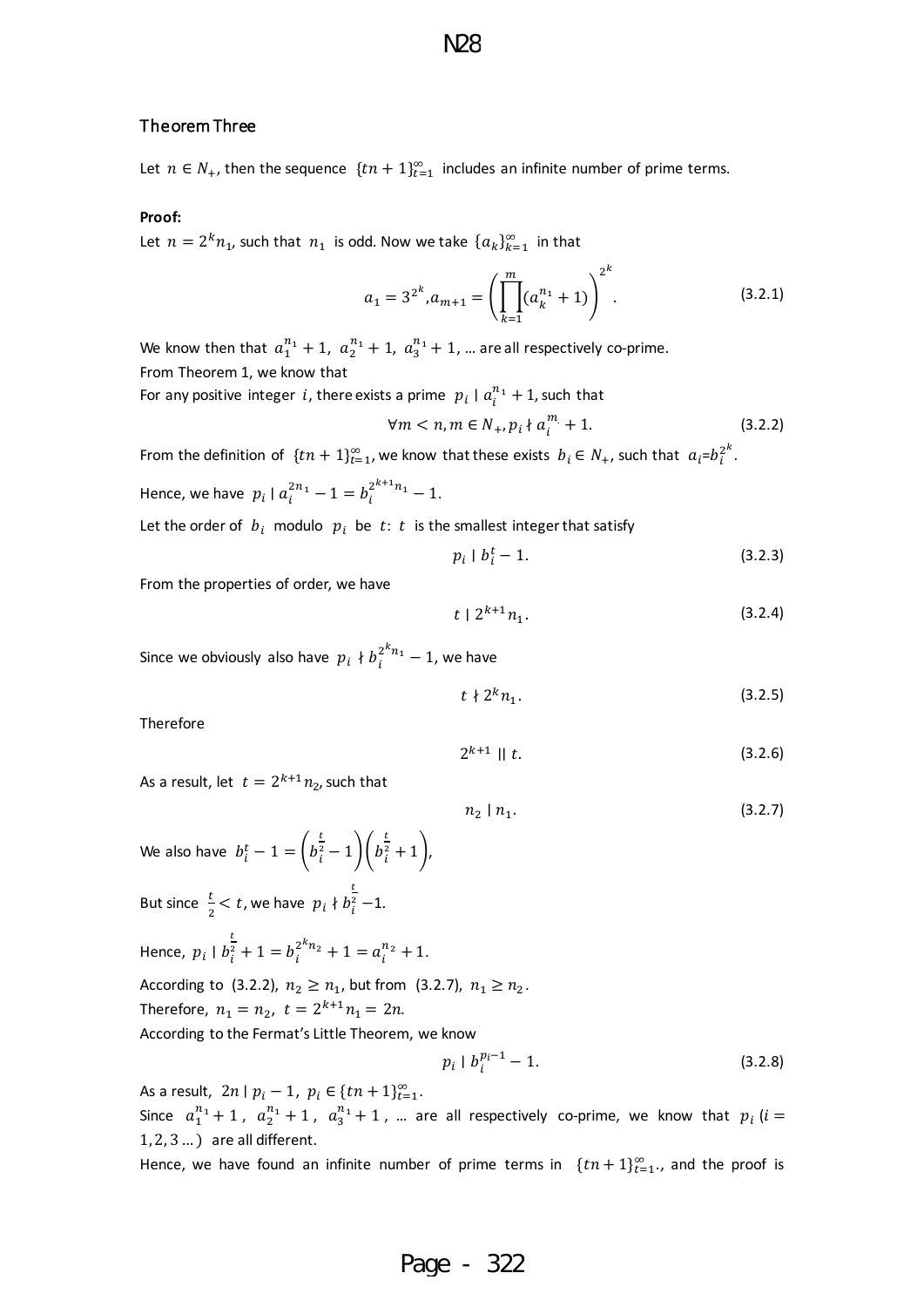complete.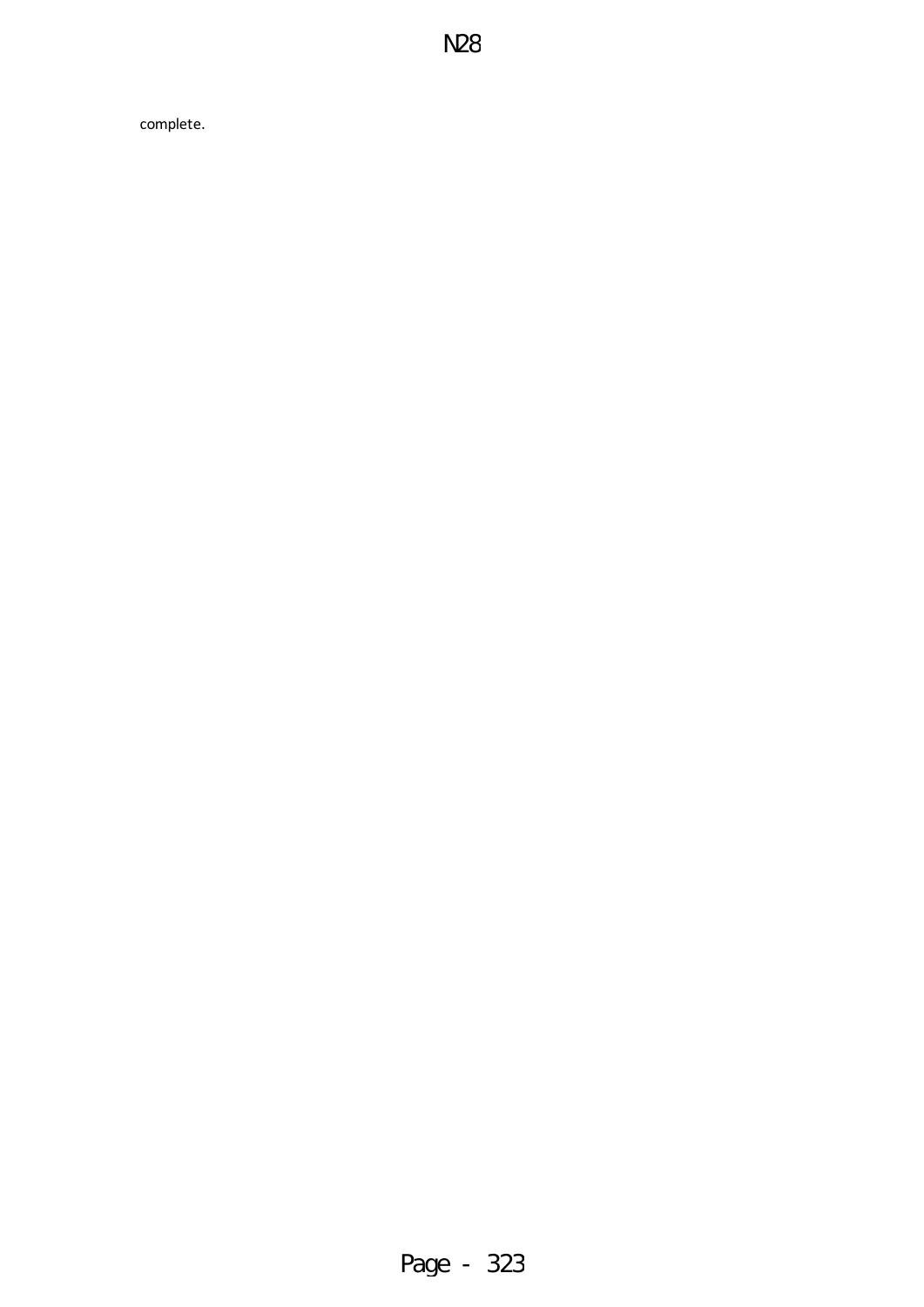#### <span id="page-13-0"></span>**Section Four: A Second Thought of Theorem One**

Considering the preceding proof, we can see that we almost only used the property of sequence  $\{a^n+1\}_{n=1}^{\infty}$  that every two items of this sequence have their greatest common divisor in this sequence. In another word,  $(a^u + 1, a^v + 1) = a^{(u,v)} + 1$ . Using the equation from Möbius inversion, we can prove a generalized conclusion.

#### <span id="page-13-1"></span>Theorem Four

If a sequence of positive integers  $\{x_n\}_{n=1}^\infty$  satisfies the following property:

$$
\forall m, n \in N_+, (x_m, x_n) = x_{(m,n)}, \tag{4.1.1}
$$

then there exists a sequence of positive integers  $\{y_n\}_{n=1}^{\infty}$ , such that

$$
x_n = \prod_{d|n} y_d.
$$
 (4.1.2)

#### **Proof:**

First, let's analyze what should  ${y_n}_{n=1}^{\infty}$  satisfy. According to Möbius inversion, (4.1.2) can be transformed to

$$
y_n = \prod_{d|n} x_d^{\mu(\frac{n}{d})},\tag{4.1.3}
$$

where  $\mu(n)$  denotes Möbius Function.

Hence, we only need to prove that the right side of (4.1.3) is a positive integer.

It is clear that  $d$  needs to be concerned only when  $\mu(\frac{n}{d}) \neq 0$ . In another word, we only consider

such d that  $\frac{n}{d}$  is square-free.

We use the same notation in theorem 1 and recollect the following two definitions:

$$
n_i = \frac{n}{p_i}.\tag{4.1.4}
$$

stands for the number of distinct prime factors of *n*.

Since we know that

$$
\frac{n}{p_{i_1}p_{i_2\ldots p_{i_s}}} = \left(\frac{n}{p_{i_1}}, \frac{n}{p_{i_2}}, \ldots, \frac{n}{p_{i_s}}\right) = \left(n_{i_1}, n_{i_2}, \ldots, n_{i_s}\right),\tag{4.1.5}
$$

we can represent  $y_n$  as

$$
y_n = x_n \times \prod_{\substack{1 \le i_1 < i_2, \dots, < i_t \le k \\ 1 \le t \le k}} x_{(n_{i_1}, n_{i_2}, \dots, n_{i_t})} \xrightarrow{(-1)}^t.
$$
\n(4.1.6)

We notice that

$$
x_{(n_{i_1}n_{i_2},...,n_{i_s})} = (x_{n_{i_1}}, x_{n_{i_2}},...,x_{n_{i_t}}). \tag{4.1.7}
$$

Considering the formula of cross classification or exclusion and inclusion theorem, we can find

# Page - 324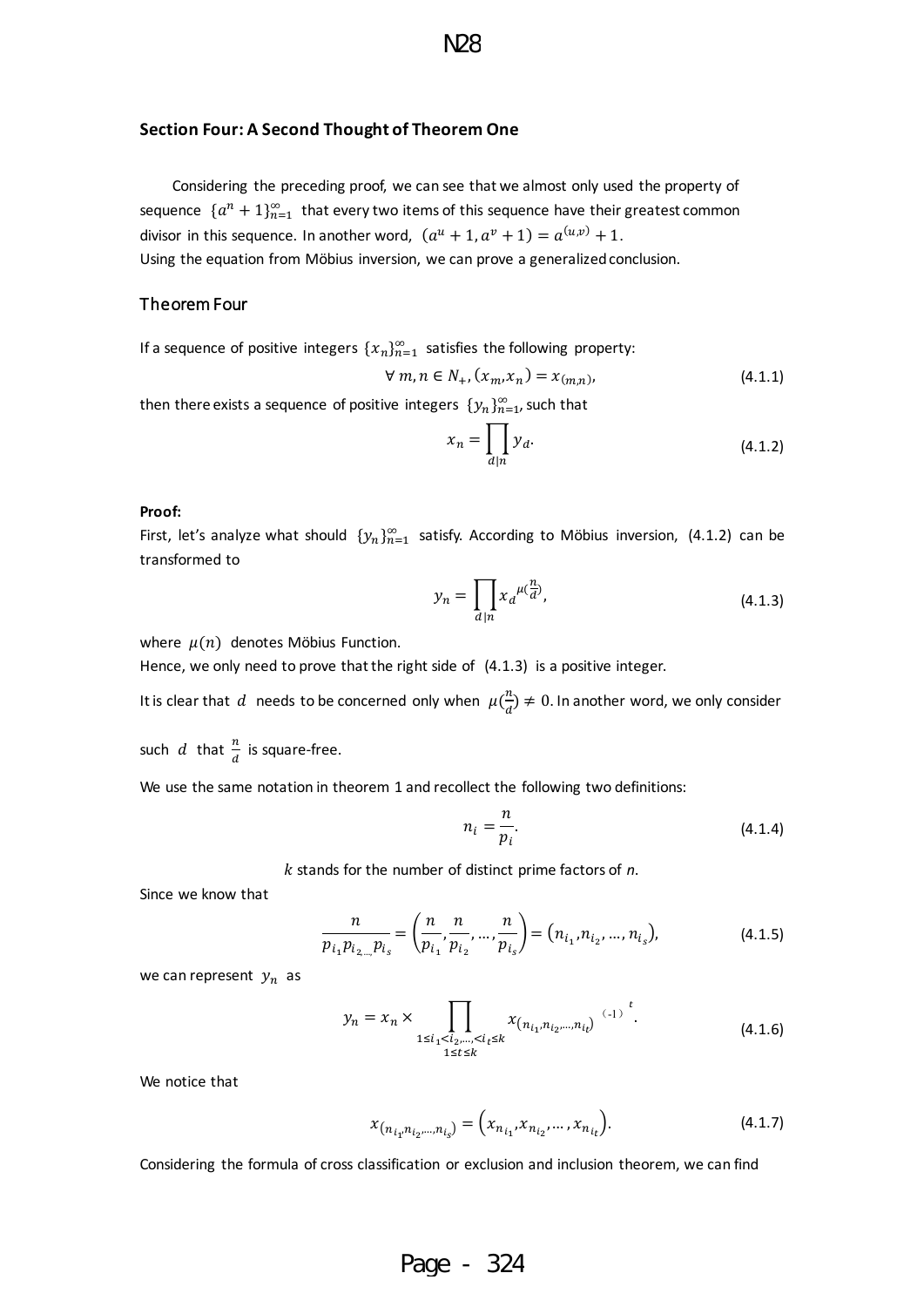that the above equation can be simplified to be

$$
y_n = \frac{x_n}{[x_{n_1}, x_{n_2}, \dots, x_{n_k}]}.
$$
\n(4.1.8)

Since  $(x_{n_1},x_n)=x_{(n_1,n)}=x_{n_1}$ , we get  $x_{n_1}|x_n$ . In other word,  $x_n$  is a multiple of every  $x_{n_{i'}}$ so it has to be the multiple of their least common multiple,  $[x_{n_1}, x_{n_2},..., x_{n_k}]$ . Therefore, we have  $y_n$  is an integer.

We notice that since every  $x_{n_i}$  is positive,  $y_n$  is also positive.

Hence,  $y_n$  is a positive integer and the proof of theorem 4 is complete.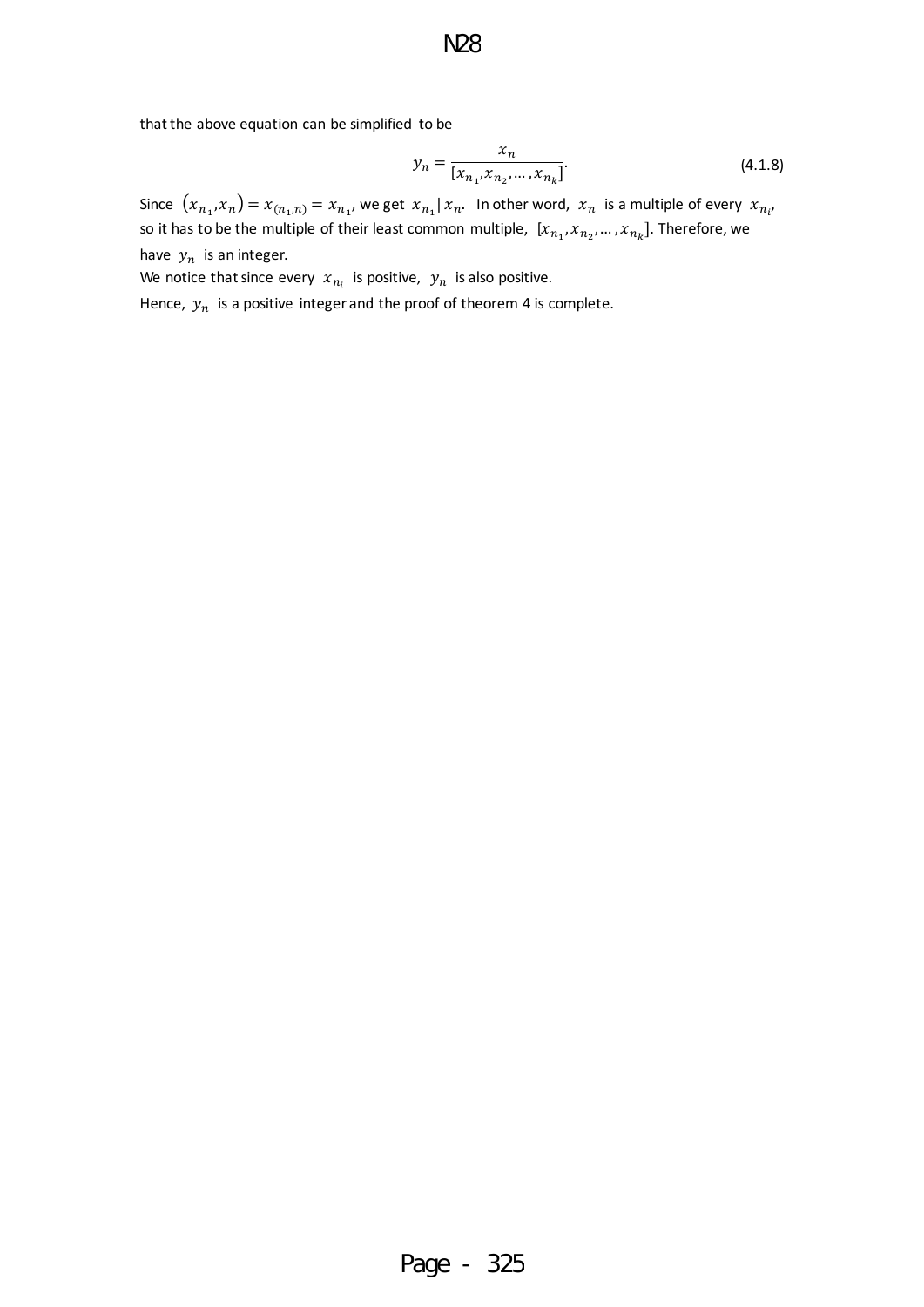From the representation of  $x_n$ , we have enough confidence to find many prime divisors of  $x_n$ . At least we have already proven that it contains many divisors. A direct thought is to prove that  $y_n$  is greater than 1 and co-prime to each other. However, this guess is not totally true; following is a correct and close statement.

#### <span id="page-15-0"></span>Theorem Five

In the sequence  $\{y_n\}_{n=1}^{\infty}$  from theorem four, we have the following property: if  $m \nmid n$  and  $n \nmid$  $m$ , then

$$
(y_m, y_n) = 1. \t\t(4.2.1)
$$

#### **Proof:**

We mentioned that the sequence  $\{x_n\}_{n=1}^{\infty}$  has a property that  $(x_m, x_n) = x_{(m,n)}$ . Hence, we have

$$
\left(\frac{x_m}{x_{(m,n)}}, \frac{x_n}{x_{(m,n)}}\right) = 1.
$$
\n(4.2.2)

From the representation of  $x_m$ ,  $x_n$ , and  $x_{(m,n)}$ , we have

$$
\frac{x_m}{x_{(m,n)}} = \prod_{\substack{d \mid m \\ d \nmid (m,n)}} y_d \tag{4.2.3}
$$

$$
\frac{x_n}{x_{(m,n)}} = \prod_{\substack{d|n\\d \nmid (m,n)}} y_d.
$$
\n(4.2.4)

Since  $m \nmid n$  and  $n \nmid m$ , we know that  $(m, n) < m, n$ . So, we could acquire

$$
y_m \left| \prod_{\substack{d \mid m \\ d \nmid (m,n)}} y_d = \frac{x_m}{x_{(m,n)}}; \right. \tag{4.2.5}
$$

$$
y_n \left| \prod_{\substack{d \mid m \\ d \nmid (m,n)}} y_d = \frac{x_m}{x_{(m,n)}}.
$$
\n(4.2.6)

Therefore, we know that

$$
(y_m, y_n) = 1,\t(4.2.7)
$$

and the proof is complete.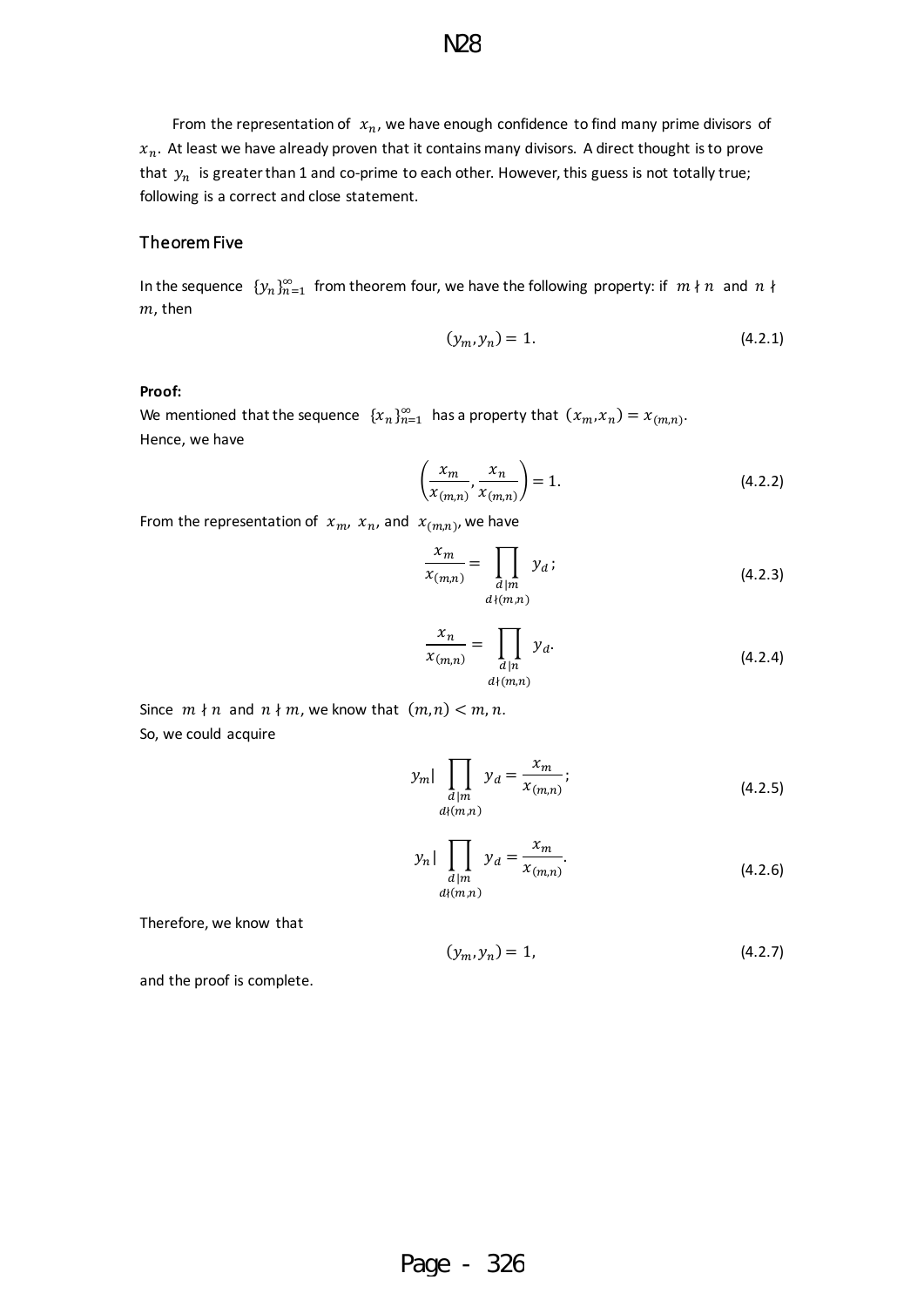#### <span id="page-16-0"></span>**Section Five: Preparation for the Final Conclusion**

Next we will choose a specific sequence  $\{x_n\}_{n=1}^{\infty}$  and consider the number of prime factors of each term. In order to meet the requirement that  $(x_m, x_n) = x_{(m,n)}$ , we consider a familiar sequence  $\{t(\alpha^n - \beta^n)\}_{n=0}^{\infty}$ , where  $\alpha$ ,  $\beta$ , and  $t$  are real numbers.

### <span id="page-16-1"></span>Theorem Six

Let  $x_n = t(\alpha^n - \beta^n)$   $(n \in N)$ , where  $\alpha > \beta$ ,  $\alpha$  and  $\beta$  are the roots of the equation  $x^2$  –  $ux + v = 0$ , in which u and v are co-prime positive integers,  $u^2 > 4v$ , and  $u > v$ . Here  $t =$ 

 $\frac{k}{\alpha-\beta}$  in which $k \in N_+$ ,  $(k, v) = 1$ .

Then we have

$$
\forall m, n \in N_+, (x_m, x_n) = x_{(m,n)}.\tag{5.1.1}
$$

#### **Proof:**

First, we can prove that

$$
x_n \ (n \neq 0) \in N_+.\tag{5.1.2}
$$

We see that  $x_0 = 0$ ,  $x_1 = k$ . From the definition of the sequence, we know that

$$
x_{n+1} = ux_n - vx_{n-1}.\tag{5.1.3}
$$

Therefore, using mathematical induction, we can easily prove (5.1.2).

Next, we use Euclidean Algorithm to calculate  $(x_m, x_n)$ .

Since  $m, n \in N_+$ , we can assume  $m < n$ , then

$$
x_n - x_m(\alpha^{n-m} + \beta^{n-m}) = -t(\alpha\beta)^m(\alpha^{n-2m} - \beta^{n-2m})
$$
  
=  $t(\alpha\beta)^{n-m}(\alpha^{2m-n} - \beta^{2m-n}).$  (5.1.4)

We notice that  $\alpha^{n-m}+\beta^{n-m}$  is symmetrical about  $\alpha$  and  $\beta$ , hence it can be written as a polynomial of  $\alpha + \beta$  and α $\beta$ . Therefore,  $\alpha^{n-m} + \beta^{n-m}$  is an integer. Hence

$$
(x_m, x_n) = (x_m, -t(\alpha \beta)^m (\alpha^{n-2m} - \beta^{n-2m}))
$$
  
=  $(x_m, t(\alpha \beta)^{n-m} (\alpha^{2m-n} - \beta^{2m-n})).$  (5.1.5)

Because we have (5.1.3), we can acquire

$$
x_m \equiv ux_{m-1}(modv). \tag{5.1.6}
$$

We know that  $u, v$  are co-prime positive integers, and  $x_1 = k$ , which is also co-prime to  $v$ , so

$$
\forall m \in N_+, (x_m, v) = 1. \tag{5.1.7}
$$

In other word,

$$
\forall m \in N_+,(x_m, \alpha \beta) = 1. \tag{5.1.8}
$$

Then from (5.1.5), we have:

When  $-2m \ge 0$ ,  $(x_m, x_n) = (x_m, x_{n-2m});$ When  $-2m \le 0$ ,  $(x_m, x_n) = (x_m, x_{2m-n})$ .

In either case, the superscripts have the same greatest common divisor. In other word, we know

# Page - 327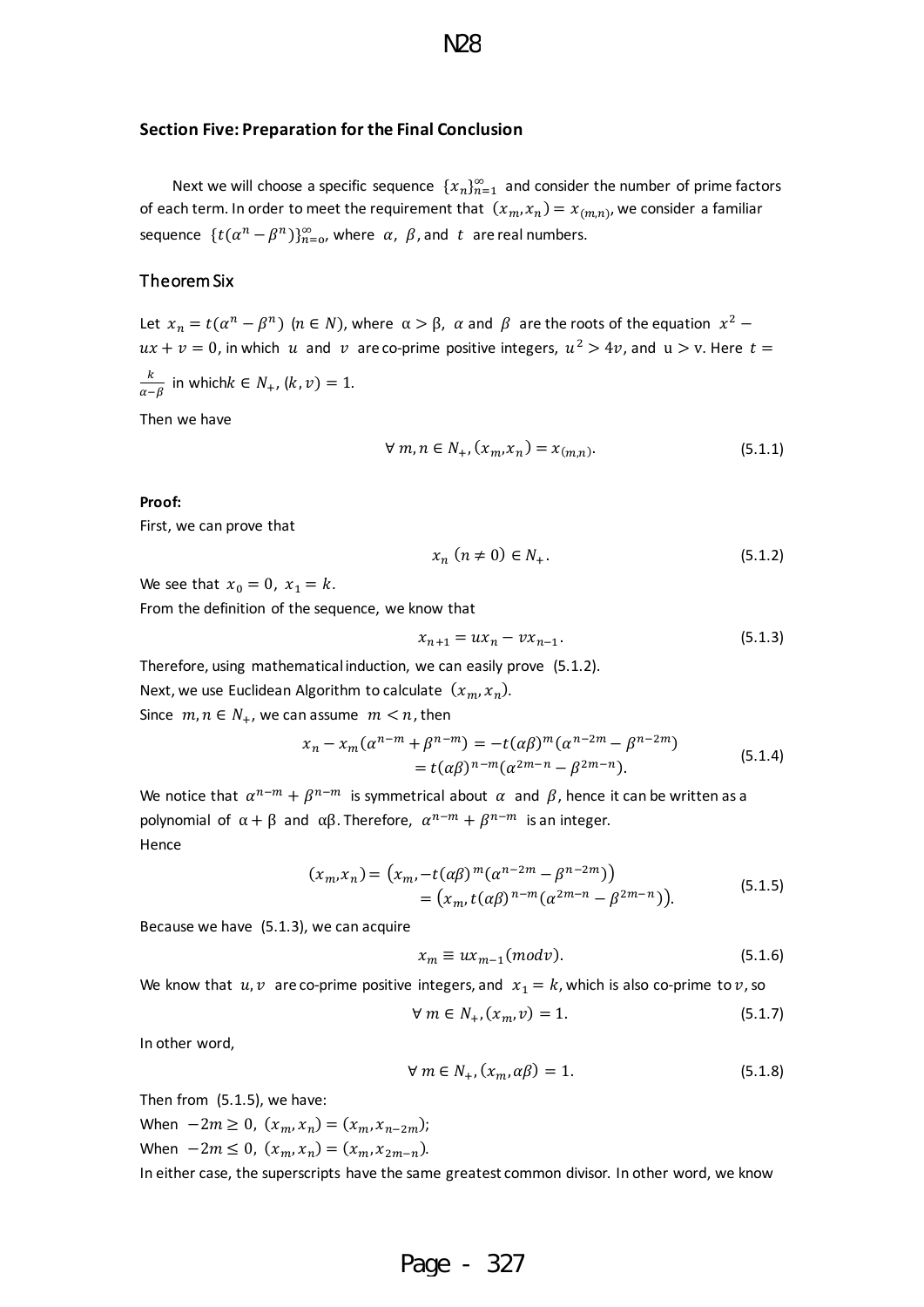$$
(m,n) = (m,n-2m) = (m,2m-n). \tag{5.1.9}
$$

Since the smaller one of the superscript always decrease, this calculation must end in finite steps. At this time, we can suppose we have

N28

$$
(x_m, x_n) = (x_i, x_j),
$$
\n(5.1.10)

In which either  $i = 0$  or  $j = 0$ . In either case,  $i$  or  $j = (i, j) = (m, n)$ . Also, we know  $(x_i, x_j) = x_i$  or  $x_j$  (because  $x_0 = 0$ ). So we have

$$
(x_m, x_n) = (x_i, x_j) = x_i \text{ or } x_j = x_{(i,j)} = x_{(m,n)},
$$
\n(5.1.11)

and the proof is complete.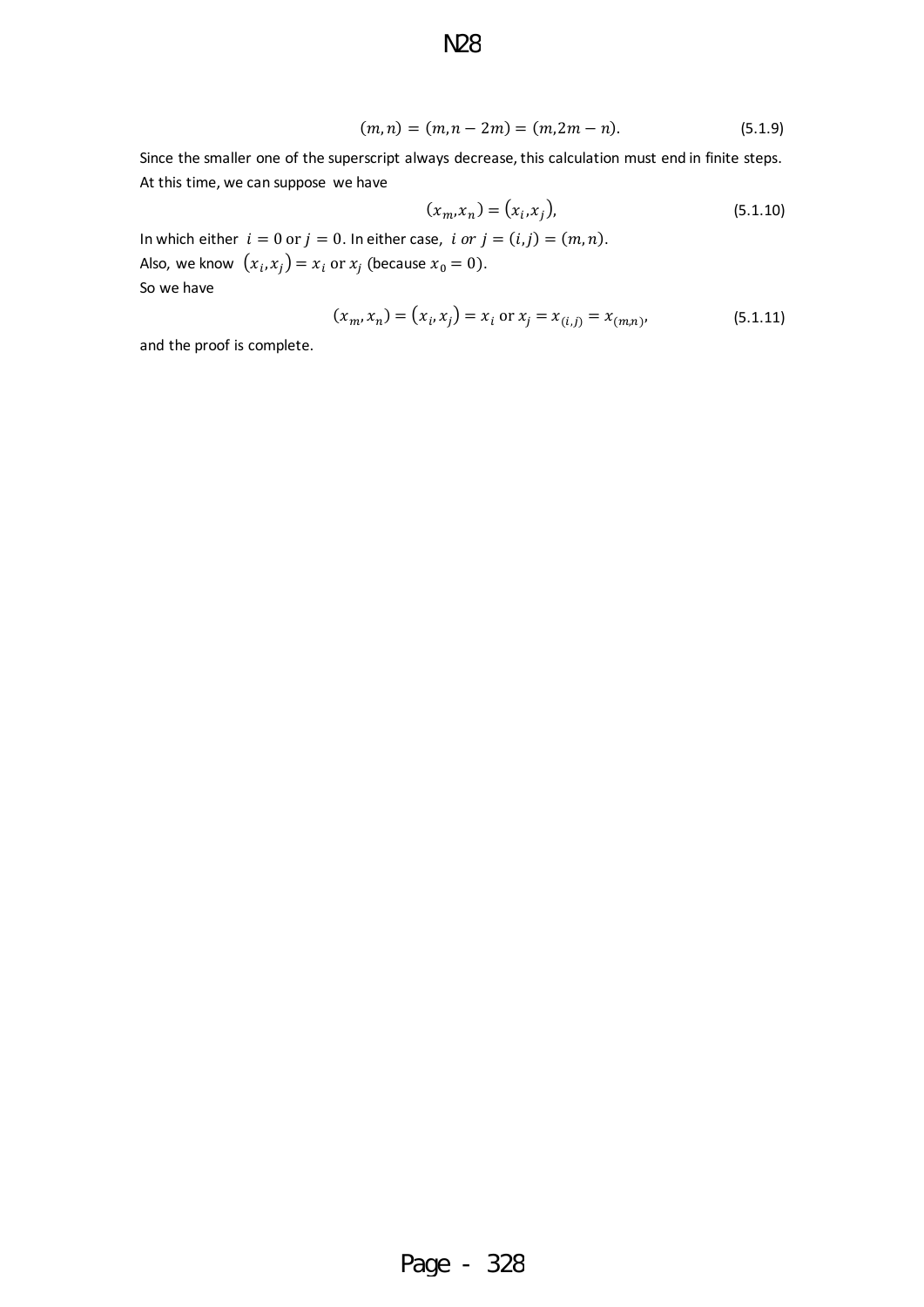Although we already proved that the sequence  $\{t(\alpha^n - \beta^n)\}_{n=0}^{\infty}$  satisfies our conditions in theorem four, we still need to prove that the corresponding sequence  $\{y_n\}_{n=1}^\infty$  satisfies the condition that  $y_n > 1$ , otherwise we will not find many prime factors even though we have represented  $t(\alpha^n - \beta^n)$  as the product of many positive integers.

#### <span id="page-18-0"></span>Theorem Seven

Let  $\{x_n\}$  be the same sequence mentioned in the theorem six and let  $y_n$  be its corresponding sequence as described in theorem four. Then there exists a positive integer  $M$ , such that once  $n > M$ , we have

$$
y_n > 1 \tag{5.2.1}
$$

#### **Proof:**

First, we observe that there exists two constants  $c_1, c_2$  such that

$$
c_1 \alpha^n < x_n = t(\alpha^n - \beta^n) < c_2 \alpha^n,\tag{5.2.2}
$$

because  $|(\frac{\beta}{\alpha})^n|$  is sufficiently small when  $|n|$  is sufficiently big.

Now we recall the representation of  $y_n$  from theorem four:

$$
y_n = x_n \times \prod_{\substack{1 \le i_1 < i_2, \dots, < i_s \le k \\ 1 \le s \le k}} x_{(n_{i_1}, n_{i_2}, \dots, n_{i_s})} \xrightarrow{(-1)}^s.
$$
\n(5.2.3)

When  $s$  is odd, we use the right side of  $(5.2.2)$  to estimate. When  $s$  is even, we use the left side of  $(5.2.2)$  to estimate. Then we have

$$
y_n > \frac{{c_1}^{2^{k-1}}}{c_2^{2^{k-1}}} \times x_n \times \prod_{\substack{1 \le i_1 < i_2, \dots, < i_s \le k \\ 1 \le s \le k}} \alpha^{\left(n_{i_1}, n_{i_2}, \dots, n_{i_s}\right)} \xrightarrow{\left(-1\right)}^s. \tag{5.2.4}
$$

In other word, there exists a constant  $c$  such that

$$
y_n > c \times x_n \times \prod_{\substack{1 \le i_1 < i_2, \dots, < i_s \le k}} \alpha^{\left(n_{i_1}, n_{i_2}, \dots, n_{i_s}\right)} \xrightarrow{(-1)}^{s+1} = c\alpha^{\varphi(n)} \tag{5.2.5}
$$

Since  $\alpha > \beta$ , and  $\alpha\beta = \nu \in \mathbb{N}$ , we have  $\alpha > 1$ . Hence when  $n$  is sufficiently big,  $\varphi(n)$  is sufficiently big. Then we have

$$
y_n > c\alpha^{\varphi(n)} > 1,\tag{5.2.6}
$$

and the proof is complete.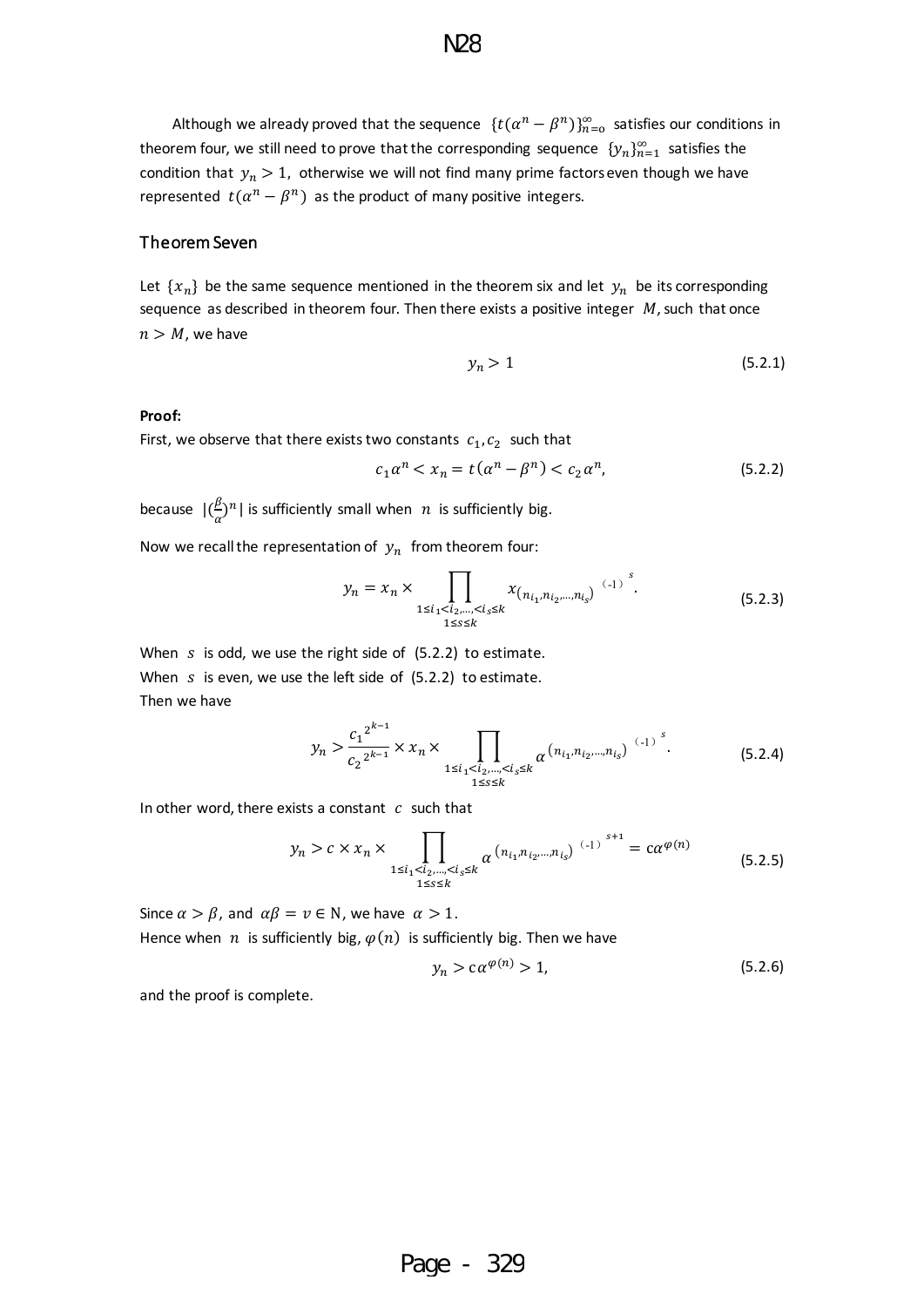#### <span id="page-19-0"></span>**Section Six: The Final Theorem**

Now, it is time to estimate the number of distinct prime factors of  $x_n$  and get the result.

### <span id="page-19-1"></span>Theorem Eight

Using all the same notations and definitions as mentioned in section four and five, we consider the sequence  $\{x_n\}_{n=1}^\infty=\{t(\alpha^n-\beta^n)\}_{n=0}^\infty$ . There exists a constant  $M$  such that  $x_n$  has at least  $d(n)$  $\frac{u(n)}{\Omega(n)+1} - M$  distinct prime factors.

#### **Proof:**

Our main idea is to find many divisors of  $n$ , such that anyone of them do not divide any other one. Consider the representation of  $x_n$ ,

$$
x_n = \prod_{d|n} y_d.
$$
 (6.1.1)

In fact, once we find  $\frac{d(n)}{\Omega(n)+1}$  different items from the right side of  $(6.1.1)$ , with every two of

them co-prime, we can find  $\frac{d(n)}{\Omega(n)+1}-M$  items greater than 1 and co-prime to each other. Hence

we can find at least  $\frac{d(n)}{\Omega(n)+1} - M$  prime factors.

We use the following method to find these divisors.

We choose all the divisors of *n* such that  $\Omega(n) = e$ , where *e* is an temporarily undetermined constant.

This method of choosing can guarantee that anyone of them do not divide any other one. In fact if  $f | g$ , then  $\Omega(f) \leq \Omega(g)$ , the equality is true only when  $f = g$ .

Now we will prove that there exists a value of  $|e|$  such that we can choose at least  $\frac{d(n)}{\Omega(n)+1}$ 

divisors.

Let the standard factorization of  $n$  be

$$
n = \prod_{i=1}^{k} p_i^{\alpha_i}.
$$
 (6.1.2)

Then consider the polynomial

$$
L(x) = \prod_{i=1}^{k} \sum_{j=0}^{\alpha_i} x^j.
$$
 (6.1.3)

The degree of this polynomial is  $\Omega(n)$ , and the sum of all the coefficients is  $L(1) = d(n)$ . We can choose the term with the greatest coefficient. Suppose this term is  $x^r$ , then its

coefficient is greater than the average value  $\frac{d(n)}{\Omega(n)+1}$ .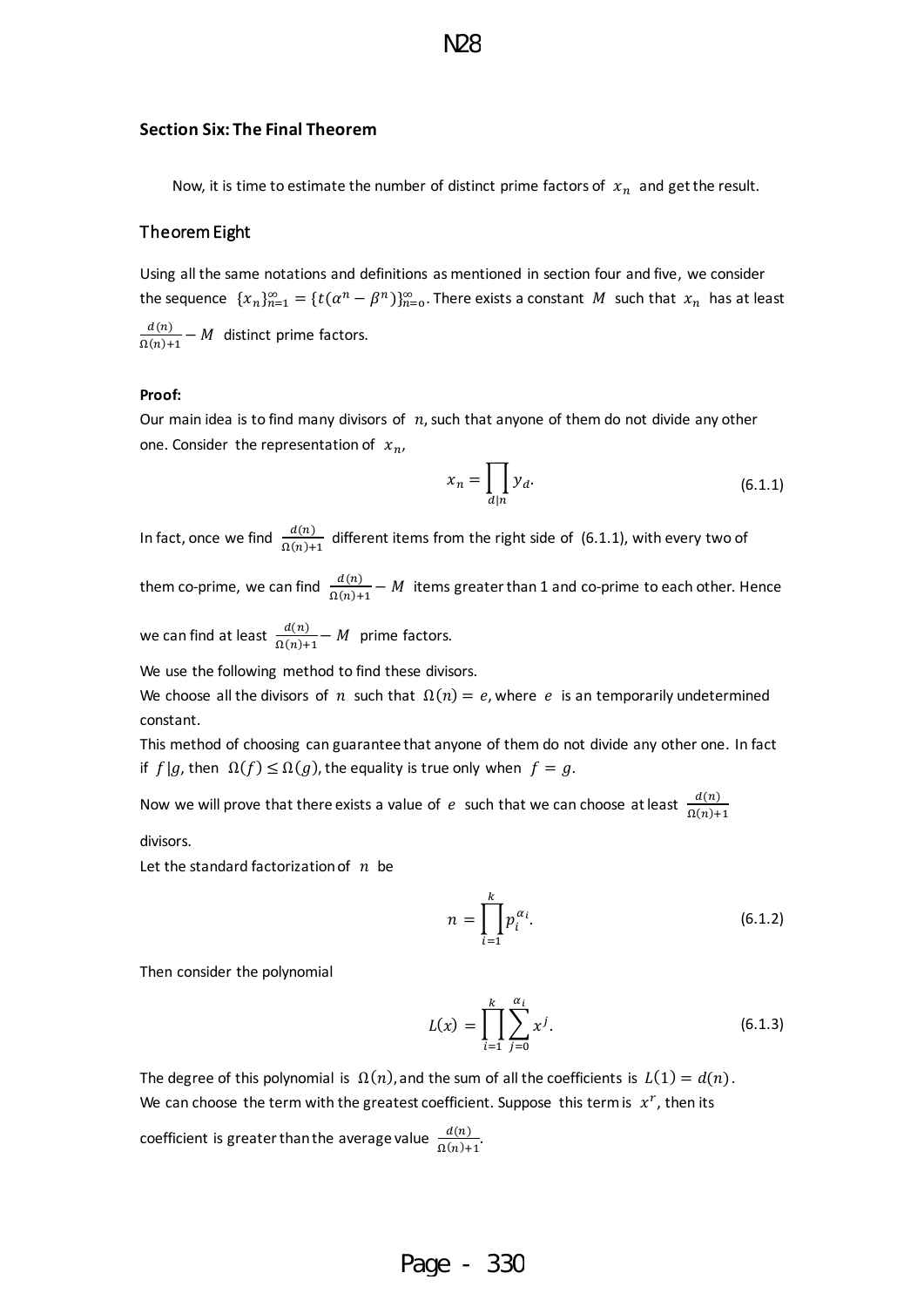Consider the meaning of the exponent of each term, we know that its coefficient represents how many divisors we can choose using our method. We now choose  $e = r$ , and the proof is complete.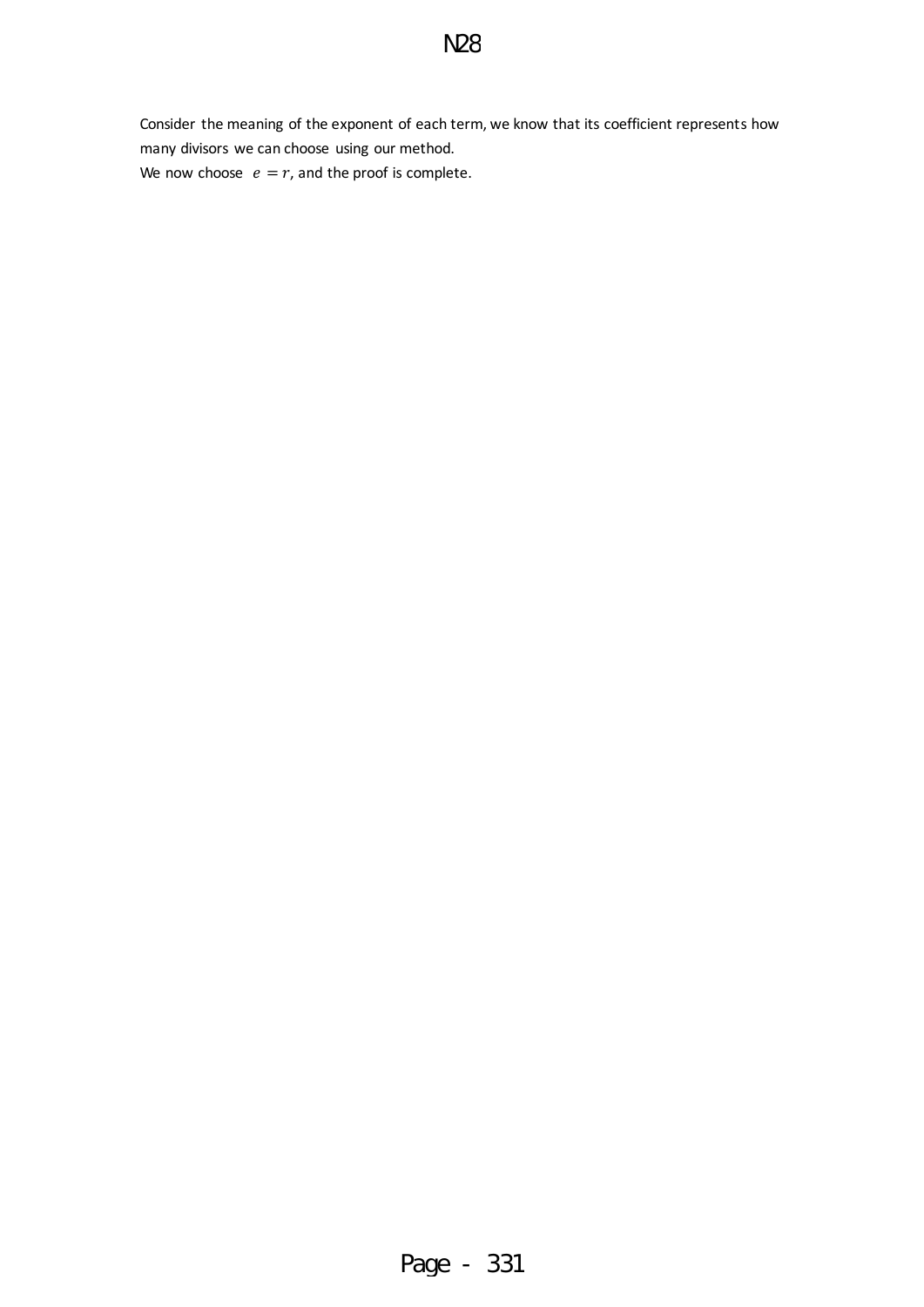### <span id="page-21-0"></span>**Section Seven: Conclusion**

In this paper, we mainly discussed the number of distinct prime factors of one specific kind of sequence  $\{t(\alpha^n - \beta^n)\}_{n=0}^{\infty}$ . For a more concrete example, we gave an estimation of distinct prime factors of sequence  $\{a^n+1\}_{n=1}^{\infty}$ . As a by-product, we proved a special case of the Dirichlet's Theorem. Following are our main results:

- 1.  $\forall a \geq 2, n \geq 4$  or  $a \geq 3, n \geq 2, n$  is odd, there exists a prime p, such that  $p \mid a^n + 1$ , and  $\forall m < n, m \in N_+, p \nmid a^m + 1$ .
- 2. Let  $a \ge 2$ , n be an odd positive number. Then when  $3 \mid n$  or  $3 \nmid n$ ,  $a^n + 1$  has at least  $d(n) - 1$  or  $d(n)$  prime factors, respectively.
- 3. Let  $n \in N_+$ , then the sequence  $\{tn+1\}_{t=1}^{\infty}$  includes an infinite number of prime terms.
- 4. Consider the sequence  $\{x_n\}_{n=1}^{\infty} = \{t(\alpha^n \beta^n)\}_{n=0}^{\infty}$ . There exists a constant M such that  $x_n$  has at least  $\frac{d(n)}{\Omega(n)+1} - M$  distinct prime factors.